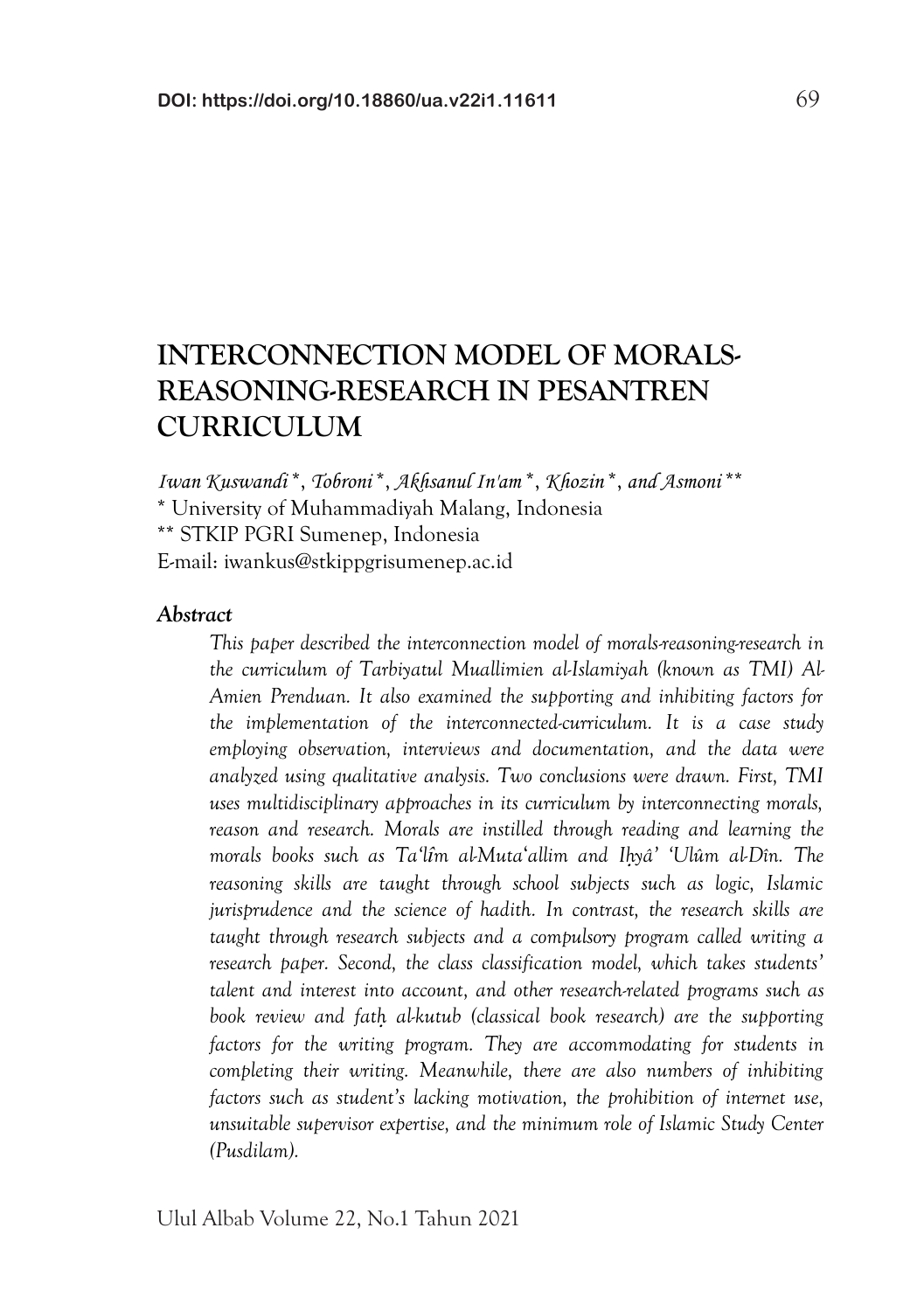*Tulisan ini ingin mendeskripsikan tentang bagaimana penerapan interkoneksi akhlak-nalar-riset dalam kurikulum di pesantren Tarbiyatul Muallimien al-Islamiyah (TMI) Al-Amien Prenduan, serta mengkaji tentang apa saja faktor pendukung dan penghambat dari penerapan tersebut. Pendekatan yang digunakan adalah kualitatif, jenis studi kasus. Pengumpulan datanya menggunakan observasi, wawancara dan dokumentasi, lalu dianalisa dengan analisa kualitatif. Kesimpulanya, yaitu: Pertama, bahwa pendekatan multidisipliner yang diterapkan di dalam kurikulum pendidikan TMI Al-Amien Prenduan dengan melakukan interkoneksi penanaman akhlak melalui pembelajaran kitab-kitab akhlak, semisal Kitab Ta'lîm al-Muta'allim dan Ih*}*yâ' 'Ulûm al-Dîn, serta mengajarkan materi yang melatih nalar semisal materi pelajaran Logika, Ushul Fiqh dan Musthalah Hadith, dan tak kalah pentingnya para santri juga diajarkan pelajaran Riset dan praktik pembuatan paper ilmiah. Kedua, bahwa dalam program penulisan paper ilmiah di kelas VI TMI Al-Amien Prenduan, terdapat faktor pendukung diantaranya model kelas bakat di TMI Al-Amien Prenduan sangat menguntungkan dalam program penulisan paper, serta adanya program resensi buku dan fath*} *al-kutub yang sangat relevan bagi kepentingan penulisan kajian pustaka di dalam program penulisan paper ilmiah. Adapun faktor penghambat dari pelaksanaan program penulisan paper ilmiah, diantaranya kurangnya motivasi santri, larangan penggunaan internet, ketidaksesuaian kepakaran keilmuan pembimbing dan kurang maksimalnya peran lembaga Pusat Studi Islam (Pusdilam).*

*Keywords: interconnection; morals; reasoning and research*

*Received: March 23, 2021; Accepted: May 31, 2021*

# **Introduction**

The core substance of education is the process of cultural transmission (science, technology, ideas, ethics and spiritual and aesthetic values) to prepare the next generation to face the changes of the new era. Therefore, education must awaken curiosity as it is the spirit of human life. The changes and dynamics of reality create an optimistic-selective attitude and foster a spirit in finding problem solutions to answer reality's demands (way of life long education) (Tabrani 2014).

Research and science are inseparable things. Research is used for scientific needs, whereas science cannot develop without research. The two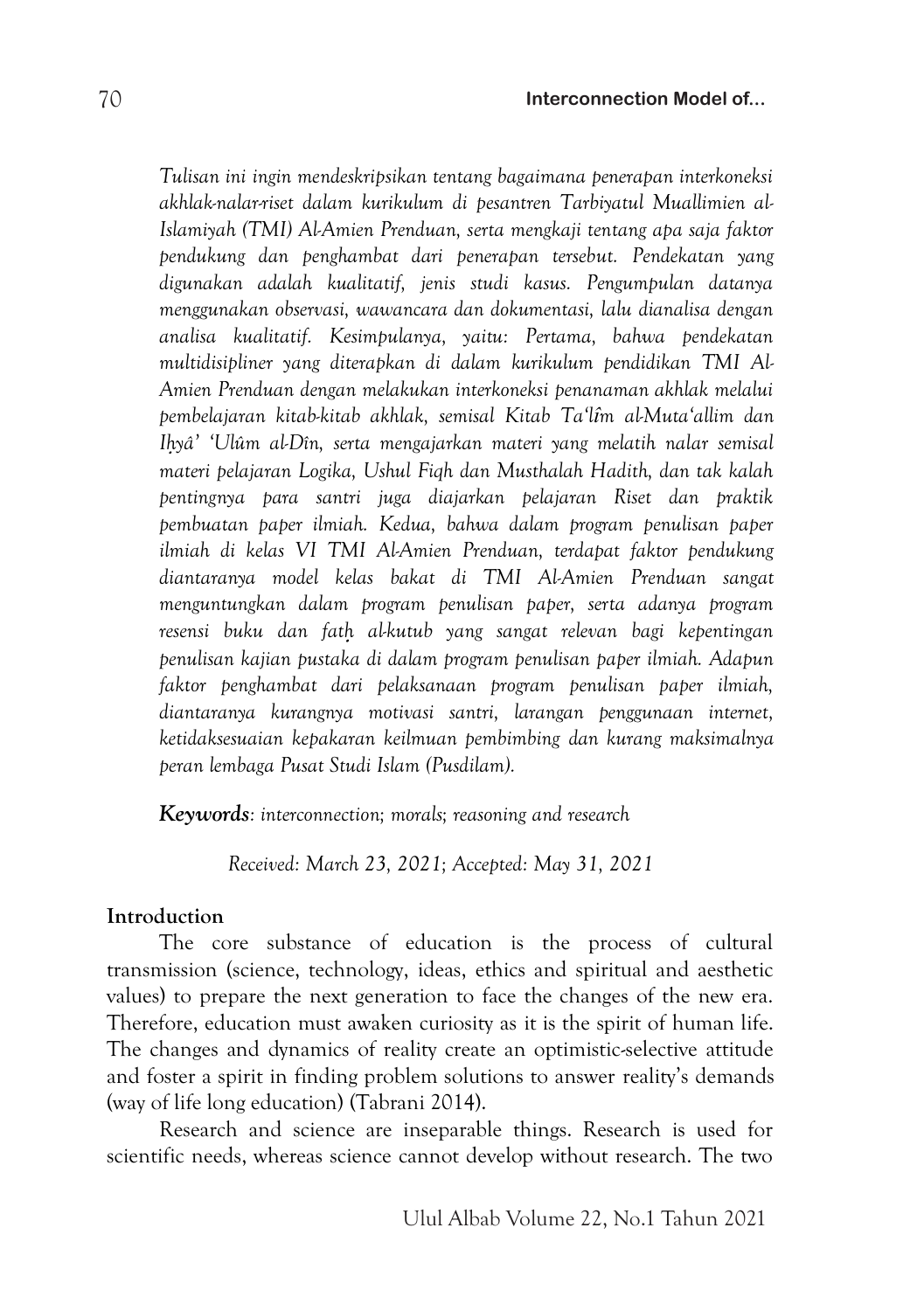are ignited by curiosity (Bungin 2016; Suriasumantri 2005). Curiosity is also the trigger for someone developing philosophy, which means that the person is asking questions with a sense of surprise (Peursen 1980). When humans think, observe and attempt to solve something out of curiosity, they have started research. The sense of curiosity is actually the main point of research philosophy (Bungin 2016; Yusuf 2018).

In 2013, the Indonesian government through the Ministry of Religion launched the National Research Madrasah Program (Promadrina) to foster the love of madrasah students for Science and Technology (IPTEK) through research activities. In 2012, the Ministry of Religion also held a National Madrasah Science Competition (KSM). Both are the proof of the Ministry of Religion's commitment to develop the research tradition (Hidayati 2019).

This research tradition is not only nurtured in madrasas but also in pesantren. Pesantren have long had a tradition of studying and researching Islamic classical books known as the yellow book. However, the research tradition here is not the same as the understanding of conventional research in general. There has been an assumption that pesantren are merely teaching universities, not even a glimpse of research associated with pesantren. Pesantren is a big tradition that went far beyond Gus Dur's conception of subculture or the cultural broker of Clifford Geertz. Research-related traditions occur because of the contribution of the kiai, who maintain the intellectual-scientific traditions that are successive from generation to generation through the transmission of the yellow book. The kiai deepen their understanding of the yellow book, resulting in a commentary book, *khulâs*}*ah*, *mukhtas*}*ar*, translation and new books in various languages. Apart from that, pesantren also nurture students to become self-learners through carrying out independent Islamic studies, a differentiator from conventional research. From this context, pesantren are very likely to become research-universities, not only teaching universities (Muqoyyidin 2014).

Not many of pesantren make an effort to develop research in educating their students. One of the examples is at the Tarbiyatul Muallimien al-Islamiyah Al-Amien Prenduan pesantren (hereinafter referred to as TMI Al-Amien Prenduan). TMI Al-Amien Prenduan combines the Islamic curriculum with general knowledge and carries out research-based education. As evidence, they require their students to write a scientific paper before graduating. This paper is a compulsory program for final year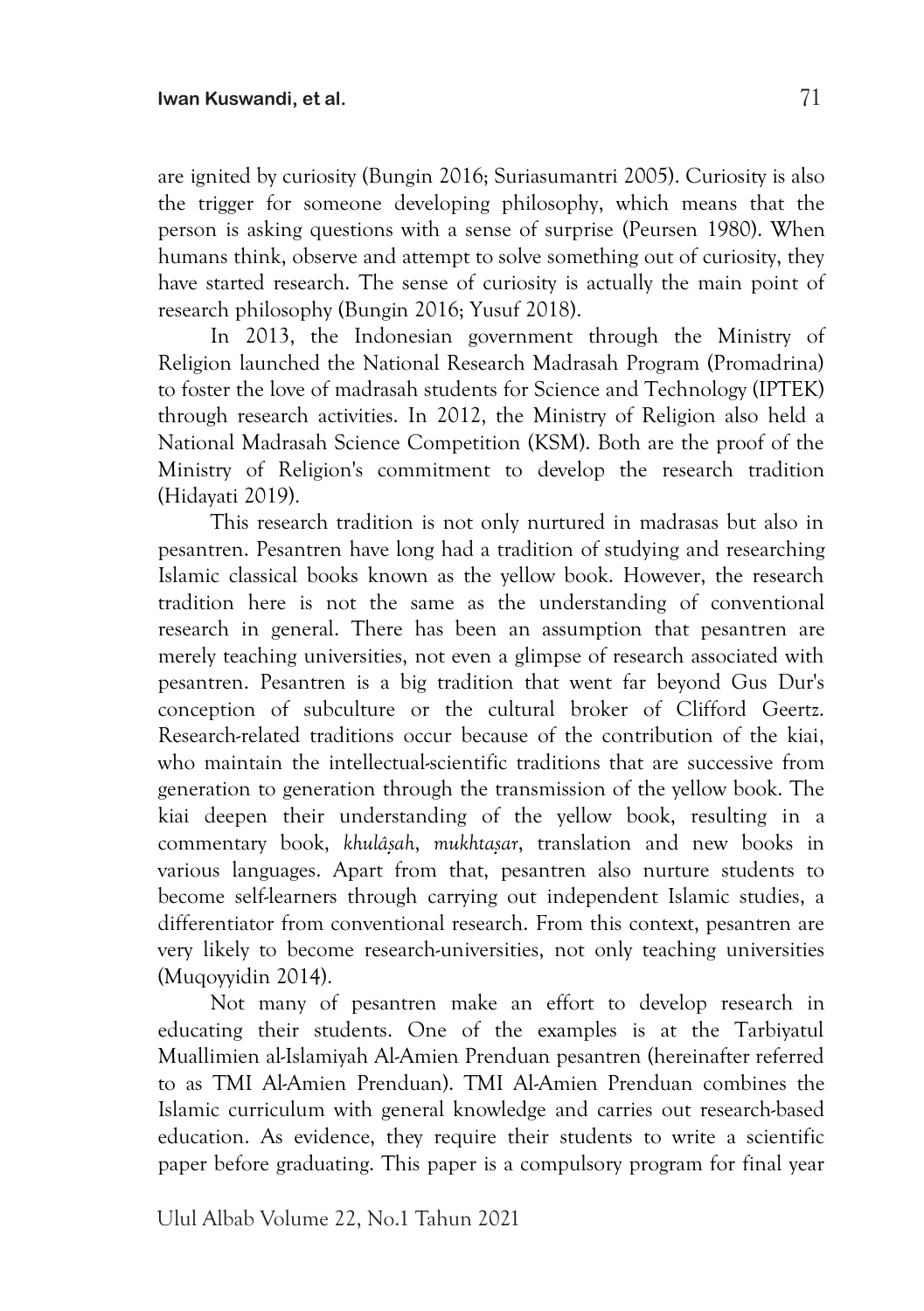students and a partial requirement for them to graduate (Tibyan 2016). From a curriculum perspective, this TMI also provides their students with research subjects in grade 5 and grade 6 (equivalent to grade 11 and grade 12). This is in line with one of TMI Al-Amien Prenduan's missions. Students must perform *indhâr al-qawm* (community development) in thoughts and concepts that are intact, integral, rational and applicable. One way to do it is through da'wah either through thought or writing which can be done through research (Jauhari n.d.).

TMI Al-Amien Prenduan is an educational institution in which one of the outputs is expected to become prospective educators or hold teacher values. The problem is how the relationship between the teaching profession and skills and research knowledge is done at this TMI. Of course the two are related. In the new school culture, teachers are seen as learners, not just implementers who follow orders from above without question. Teachers are seen as researchers and knowledge workers who are reflected in their professional needs and insights. Encouraging teachers as researchers is a fundamental way of cleaning up the damaging effects of technical standards. The curriculum will fool and weaken teachers if teachers are seen as recipients, not producers of knowledge (Kinchelo 2014).

The scientific paper writing program at TMI Al-Amien Prenduan is an effort to strengthen the scientific thinking of the students. Strengthening scientific thinking is one of the actions to build and make students, as the nation's golden generation, become critical and wise in making decisions (Alim, Umroh, and Khoreunnisa 2019). In addition, this paper writing program also allows students to gain more knowledge about writing scientific papers so that they will further improve their writing skills, especially writing scientific papers (Dewi, Sriasih, and Sudiana 2018).

Thus, in addition to its role in instilling morals, TMI Al-Amien Prenduan also develops students' reasoning and research skills. This is the picture of the interconnected curriculum in this TMI. This research described the interconnection model of morals-reasoning-research in the curriculum of TMI Al-Amien Prenduan and also examined the supporting and inhibiting factors for its implementation

### **Method**

This research used a qualitative field approach with a type of case study. It tried to understand the phenomena of what the research subjects are experiencing, especially concerning the scientific paper writing program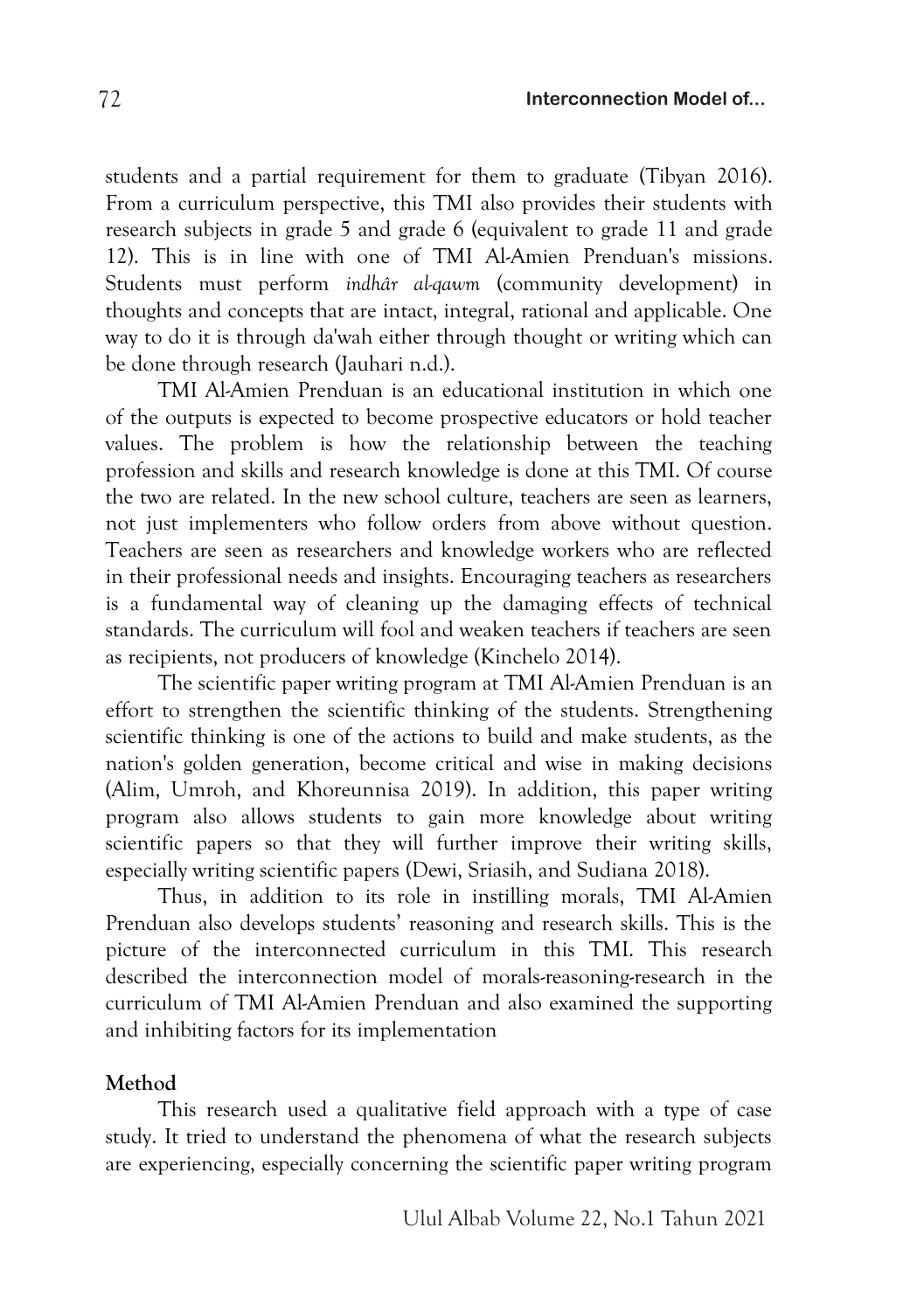at pesantren. This research was conducted at TMI Al-Amien Prenduan, Praga District, Sumenep Regency, East Java Province. The data sources were the clerics (kiai), teachers, and several other administrators. In addition, it also used secondary data from reference books, research journals and other relevant sources. Data were collected through observation, interviews and documentation study. The data were then analyzed qualitatively. Triangulation of sources, methods and time were used to check the validity of the data.

# **The Implementation of Interconnection in Pesantren Curriculum**

TMI Al-Amien Prenduan is a pesantren-based Islamic educational institution. It obliges all students to stay in pesantren during their study time, in an Islamic, educational and *ma'hadi* life, to deepen the religious knowledge (*tafaqquh fî al-din*) in preparing the prospective leaders of ummah (*mundhir al-qawm)*. For TMI, pesantren is not only an educational institution, it is also a science. Therefore, it provides the subject of *'kepesantrenan*' (all about pesantren) for all levels of learning. It gives students a comprehensive understanding of pesantren as a knowledge system and that pesantren is not only an educational institution. This kind of education is inseparable from the system in which it develops. Therefore, the paradigm of developing Islamic education should be studied through a system approach (Tabrani 2014; Ali 2019).

The educational reference for TMI Al-Amien Prenduan is the *muallimien* curriculum of KMI Gontor Ponorogo. The founders of KMI Gontor, known as Trimurti, designed education for moral development and cultivation of monotheism. Trimurti knew very well that aqidah and morals are a top priority basis. For KMI Gontor, education is a manifestation of the integration of *'aqidah* (value) and *shari'a* (system). The integration produces knowledge or life sciences and brings trust, stimulates progress and can build a civilization (Arroisi 2012).

As an educational institution founded by alumni of KMI Gontor, the TMI Al-Amien Prenduan educational curriculum also emphasizes the importance of cultivating morals. In the framework of this moral education, the institution teaches several moral books such as the *Ta'lîm al-Muta'allim, Ih*}*yâ' 'Ulûm al-Dîn* and other moral books.

The dominance of bayani reasoning in pesantren can be seen very clearly through the curriculum structure and classical book recitations,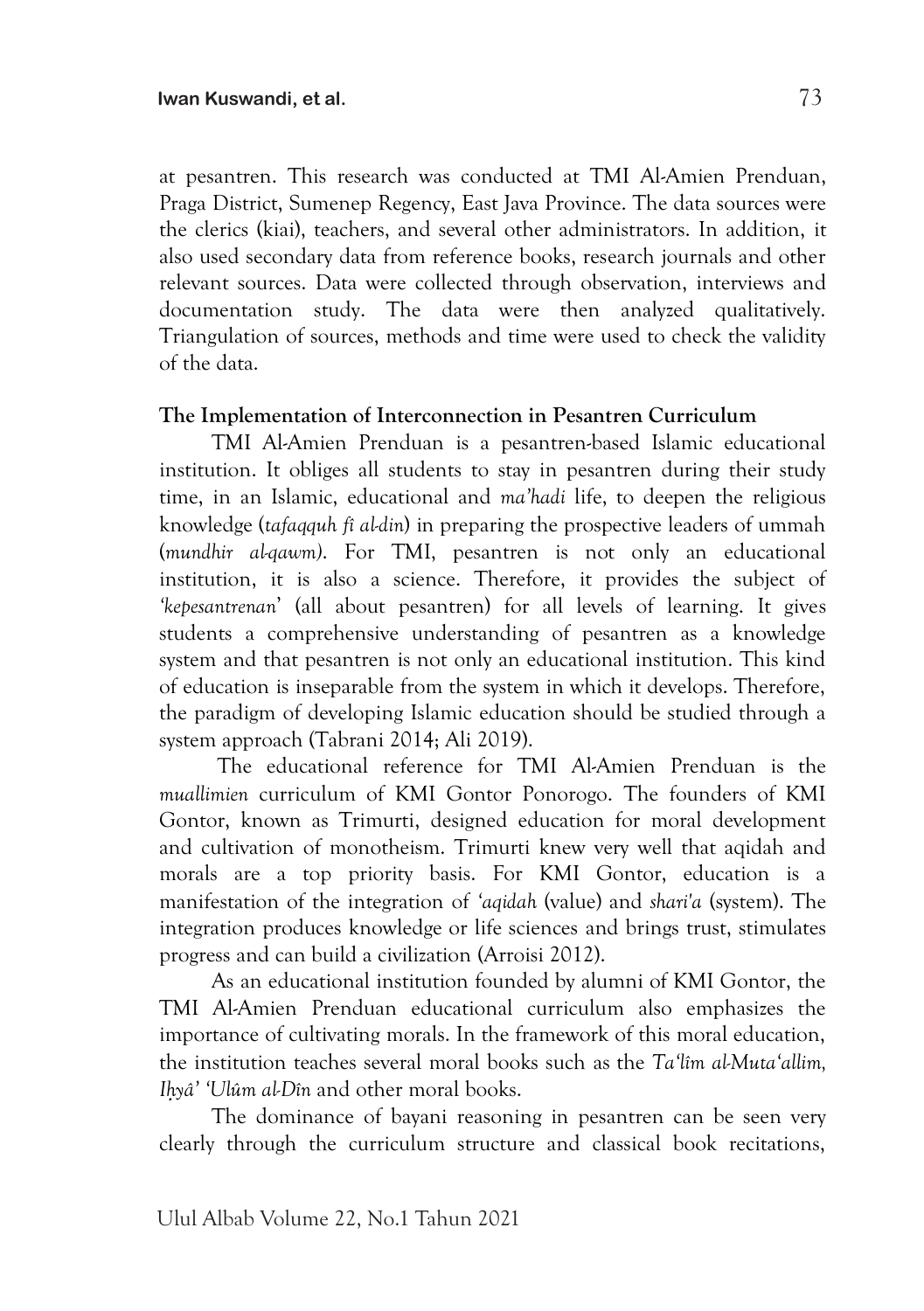which are routine in the pesantren. Indications of texts glorification in the pesantren world are very visible due to the dichotomous epistemology. The main study books such as *Ta*'*lîm al-Muta*'*allim* by al-Zarnûjî, *al-Munqid*} *min al-D*{*alal* and *Ih*}*yâ' 'Ulûm al-Dîn* by al-Ghazâlî are used as tools to disagree logic and philosophy and get rid of irfani reasoning, regardless the context. Irfani reasoning does not require a special method in understanding reality. It just needs the clarity of the heart and the readiness of the soul to receive the revelation of the universe's secrets. Ghazali offers a leading place to the intellect or aq'l which comprises reason, the capacity to discriminate vice and virtue (Mazhar and Pakeeza 2020).

One of the efforts to prepare the soul is through the *tazkiyat al-nafs*, by carrying out soul cultivation, *riyâd*}*ah*, and undergoing the *maqâmat* that the spiritual teacher has been outlined. The holistic curriculum aims to form an integrative thinking paradigm providing that the dichotomy of naqliyah and aqliyah has been very visible in pesantren so far. The integrative thinking paradigm views that it is not the time to be arrogant by stating that one knowledge is enough to face an increasingly chaotic life. Every science needs the others so that it can help people be more objective in answering life problems. This integrative paradigm helps pesantren adapt to scientific advances. It is undeniable that modern knowledge has contributed to solving socio-religious problems in society. Integrative reasoning does not only accept Burhânî reasoning as a product, but rather uses its methodological aspects. This reasoning helps Islamic boarding schools compete in the global world, to become a pioneer in the discovery of religious science, social science and technology (M. A. Samsudin 2019).

TMI Al-Amien Prenduan, as in pesantren in general, conducts studies of the classical yellow book as a form of the epistemology of Bayânî's reasoning (Soleh 2009). In addition, which is unique, it also internalizes Sufism. It is taught in the classroom, and through lectures and sermons by kiai and teachers outside the classroom. Sufism values are also exemplified by kiai in their daily life, as an epistemological form of 'Irfânî reasoning. This TMI also honed the reasoning of the students through lessons such as logic, *us*}*ûl al-fiqh*, and *must*}*alah*} *al-h*}*adîth*. They also teach research and hold scientific paper writing activities. These things are a form of Burhânî reasoning epistemology. Thus, the integration in Islamic epistemology of 'Âbid al-Jâbirî is really carried out in education at TMI Al-Amien Prenduan.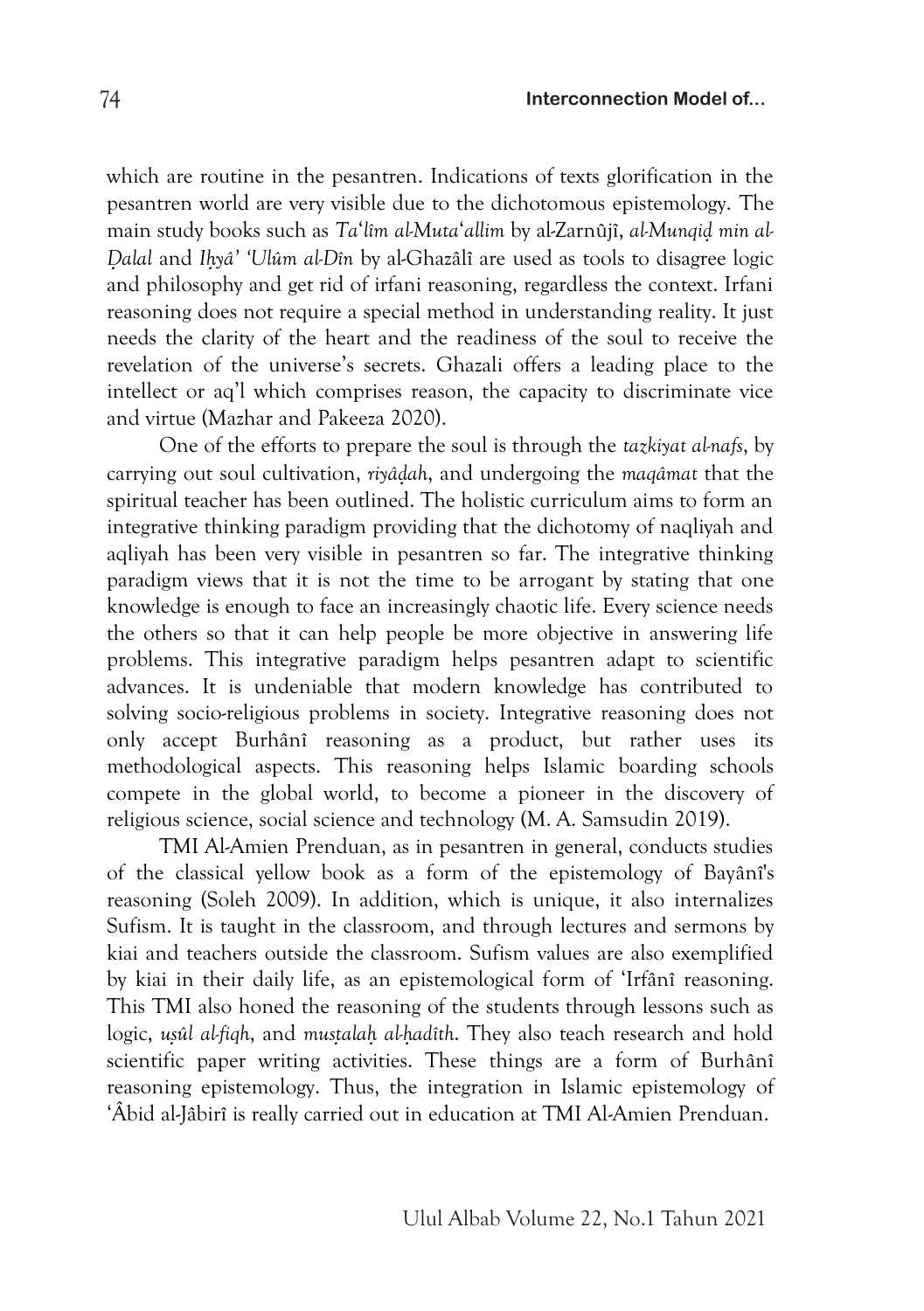What TMI Al-Amien Prenduan does shows an effort in seeking the truth of science. They equips students with logic and *Us*}*ûl al-Fiqh* (principles of Islamic jurisprudence). These two subjects are taught in grade 5 and grade 6 of TMI. Logic subject uses Kiai Jamaluddin Kafie'textbook, as one of the founders of TMI Al-Amien Prenduan. In his book, he describes the understanding and history of logic, which deals with understanding, decisions, conclusions, principles of thinking, syllogisms. He also introduces the nature of truth and the elements of belief that support knowledge (Kafie 1986). Learning to think and teaching to think must be an important educational goal (Martínez-Borreguero et al. 2015).

Since ancient times, logic has had a close relationship with philosophy and is sometimes even confused between the two. In its historical development, logic was part of philosophy. However, in the world of research, logic is often related to philosophy and psychology. There is even an assumption that logic is a branch of psychology (Peursen 1980). This assumption seems to be the reason why TMI Al-Amien Prenduan teaches logic as a subject. It also teaches psychology but does not teach philosophy. The psychology subject uses a textbook written by one of the founders of TMI Al-Amien Prenduan, Kiai Muhammad Idris Jauhari. In the introduction of his book, he claimed that the book often cites the verses of the Quran, hadith and the opinions of Muslim scholars. He also claimed the book is a relevant psychology book for beginners (Jauhari 2010).

TMI Al-Amien Prenduan puts logic and psychology side by side, both of which are taught in grade 5. This is the right choice. Besides being rational beings, humans are also equipped with various other psychological dimensions, such as talents, characteristics, will, interests, feelings, motivation, security, curiosity, anxiety, competitive spirit, and creativity. These psychological dimensions are driving forces and can be moved so as to encourage someone to want and be able to do something (Yusuf 2018). Teaching logic and Islamic psychology has relevance to the psychological concept of al-Fârâbî. He argued that humans have the potential to reason (rational) and have the potential of intellect (*al-aql al-kullî*) so that they are able to escape from the confines of the material world and are able to reach non-material metaphysical realities (Soleh 2008).

In addition to logic, TMI Al-Amien Prenduan also teaches *usûl al-fiqh* subjects. The handbook for *us*}*ûl al-fiqh* is a book entitled *al-Mulakhas fî 'Ilm Us*}*ûl al-Fiqh* by one of TMI Al-Amien Prenduan teachers, Kiai Mujammi` Abdul Musyfie. Students are given the understanding of rationalism and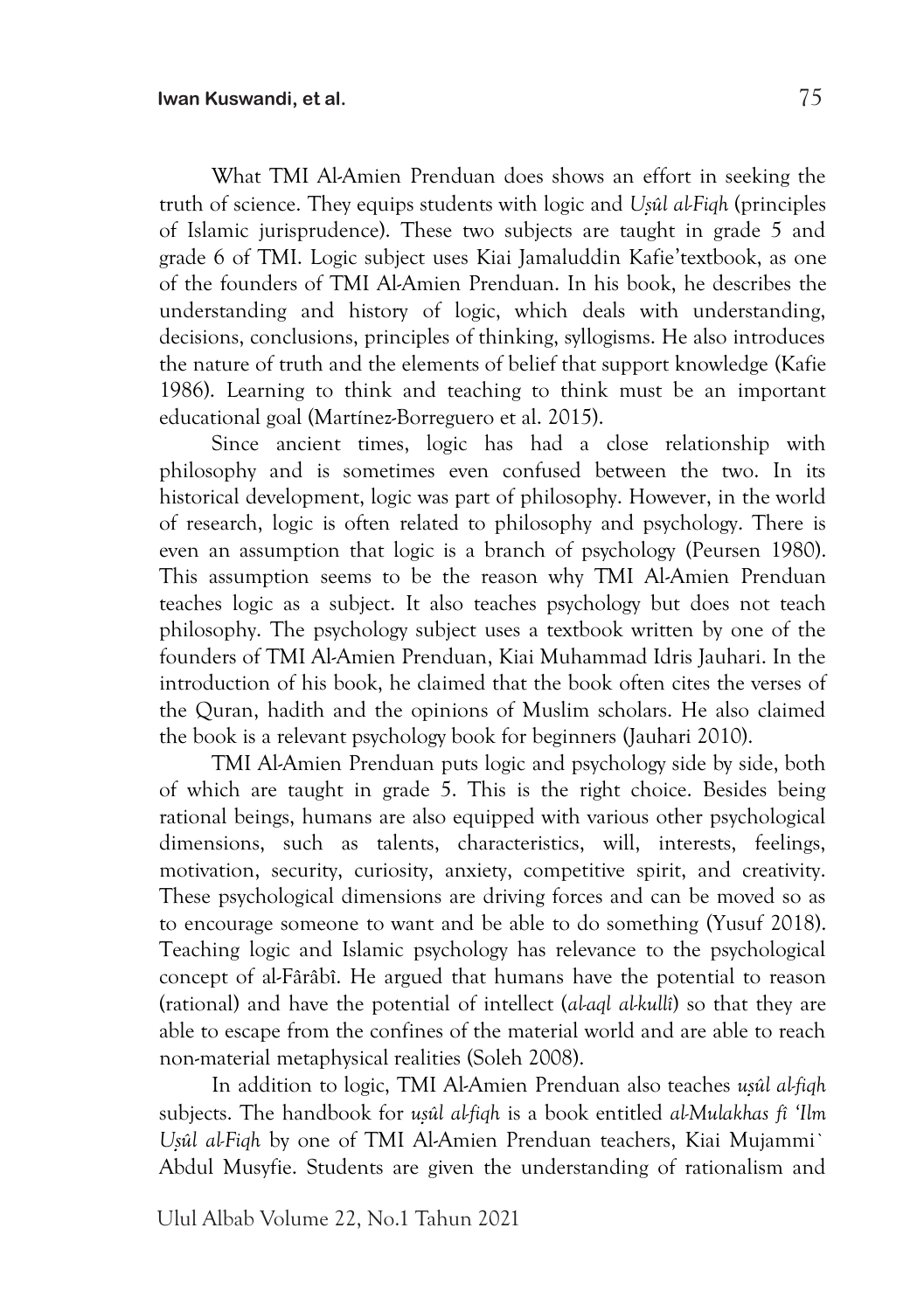empiricism. Rationalism and empiricism are inseparable parts of *usûl alfiqh* since they are related to the logic of *usul al-fiqh*. This relationship is understandable in philosophy as *usûl al-figh* contains the scientific dimensions of the *istinbât*} (drawing conclusion) methodology (Yasid 2019).

The relationship between logic with *usûl al-fiqh* is the concept of *alqiyâs* (analogical reasoning). In terms of similarity, both use the principle of indirect inference (*istidlâl ghayr al-mubashir*). It is through the process of minor premises and major premises (in general *al-qiyâs*) and through the principle of equality between the two equalized elements (*as*}*l* and *furû'*) (in *usûl al-fiqh*). The application of *al-qiyâs* in *usûl al-fiqh* produces new laws, while in logic it produces new knowledge. Second, the science of logic uses the term '*h*}*ad awsat*}*'* as a link. This term is to determine the form of a proposition and the validity of a proposition. Meanwhile, *usûl al-fiqh* uses the term 'equality *'íllat (cause)'*, namely *'íllat* in the basic law (*as*}*l*) and the new law (*furû'*) (Nasution 2020).

Research tradition in Islamic scholarship can be seen from how a hadith can be narrated. *Sanad* selection and authenticity of *matan* show that the hadith is very scientific because it goes through a comprehensive research process. TMI Al-Amien Prenduan also teaches *'Ulûm al-H*{*adîth* or *Must*}*alah*} *al-H*{*adîth* with a handbook entitled *al-Madkhal Ilâ 'Ilm al- H*{*adîth* by Kiai Fattah Syamsuddin, a teacher at the TMI. Selective and critical attitudes as taught in the science of hadith are then internalized to students as young researchers so that they can develop selective, critical and objective attitudes (Yunus 2015). Logic subjects are commonly found taught in pesantren that applies *muallimien* system. Another pesantren found to teach logic, *us*}*ûl al-fiqh* and *must*}*alah*} *al-h*}*adîth* is Modern Pesantren of Daarul Huda Banjar (Hakim and Herlina 2018).

So far, the tradition of critical thinking in pesantren is something that has not been widely discussed, let alone implemented, which may be due to historical factors or the approach used. On the other hand, education in the West is currently making critical thinking one of the goals of education, which is to prepare generations to face the 21st century (Samsudin, 2019). Critical thinking is one of the competencies to instill in students, especially in facing the 5.0 era (Prastowo et al. 2020). To build critical thinking skills, one of the concrete efforts is to incorporate logic into the pesantren curriculum structure, as done by the TMI Al-Amien Prenduan institution. Logic, *usûl al-fiqh* and *mustalah al-hadîth* can give rise to critical thinking and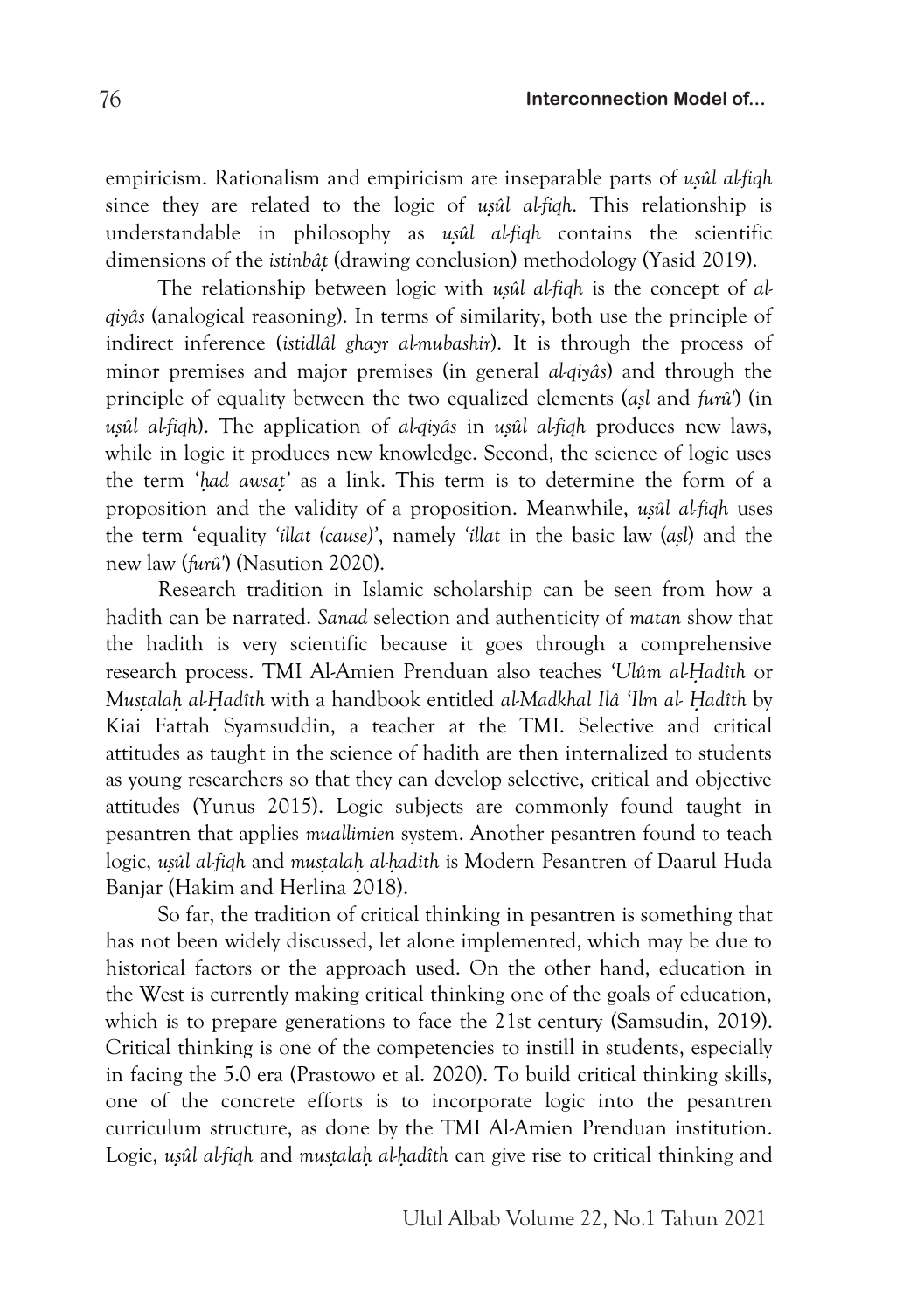*tabayyun* in students, two skills that absolutely must be a concern to be instilled. These skills are used to maintain intellectual traits in pesantren, which have always been based on authenticity (*mu'tabar*) and valid scientific transmission chains (*sanad*) (Kholili 2021).

Although on the one hand it teaches logic and ushul fiqh, TMI Al-Amien Prenduan also teaches moral books, such as *Ta*'*lîm al-Muta*'*allim* by al-Zarnûjî. With this balance, the atmosphere at TMI Al-Amien is in a condition and atmosphere between *al-wala'* (loyalty, solidarity) and *al-intiqad*  (critical, logical). However, this loyalty should not eliminate the *al-Intiqad* so as not to lead to blind love or the cult of the individual (Jauhari n.d.).

The interconnection between moral cultivation and reasoning training is a valid evidence of the integration of knowledge in the curriculum design of TMI Al-Amien Prenduan. It teaches the books of *Ta*'*lîm al-Muta*'*allim* and *Ih*}*yâ' 'Ulûm al-Dîn* (moral group subjects), logic and *usûl al-fiqh* (Islamic jurisprudence group subjects), psychology, and *mustalah al-h*}*adîth* (hadith group subjects). The application of integrated curriculum allows genuine learning to take place as students are engaged in meaningful, purposeful activity and, knowledge in the real life (Marchioro, Ryan, and Perkins 2014).

What was done by the TMI Al-Amien Prenduan institution is in accordance with what was formulated by Kiai Imam Zarkasyi, the founder of Pondok Modern Darussalam Gontor Ponorogo. The founders of TMI Al-Amien Prenduan are alumni of that pesantren. They studied directly from Kiai Imam Zarkasyi, who formulated a curriculum with the aim of making students become individuals with high morals, giving freedom to think and learn everything, so that it would not be limited and out of date (Prastowo et al. 2020).

TMI Al-Amien Prenduan offers various subjects to learn in order to provide students with the necessary provisions. It is often mentioned that it is the keys of knowledge, students only need to open which door they want (Kuswandi and Amalih 2015). In other words, the variety of subjects taught shows that at TMI Al-Amien Prenduan using a multidisciplinary approach.

Multidisciplinary approach is an approach to solving a problem that uses a review of various viewpoints of relevant science. In other words, this multidisciplinary approach emphasizes a multi-perspective review of science related to the problem being solved. The relevant sciences can be in various clusters of science, such as Natural Sciences cluster (IIK), Social Sciences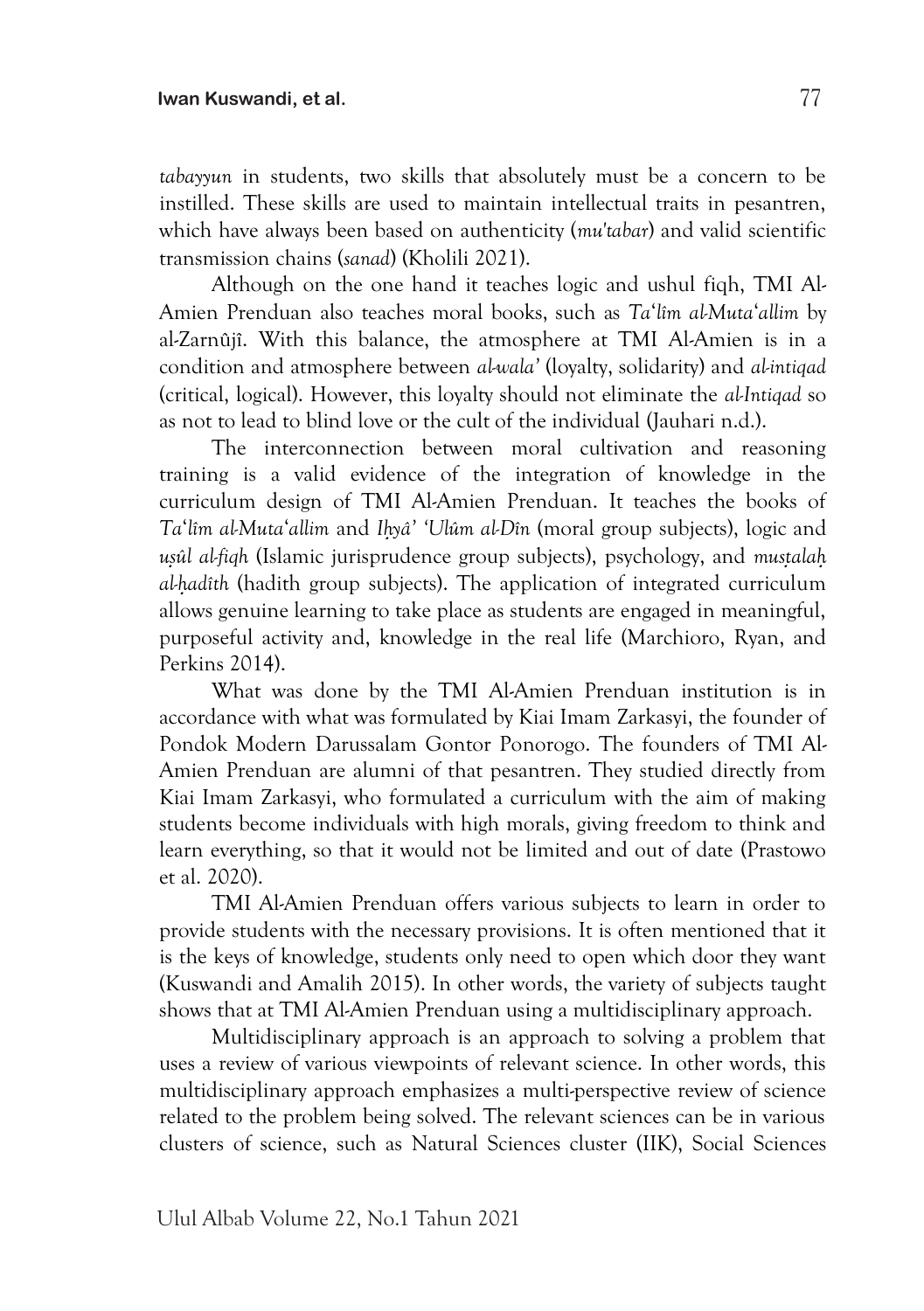cluster (IIS), or Humanities (IIH) cluster. The keyword of this multidisciplinary approach is the word multi, which means a variety of sciences within the same knowledge cluster (Qomar 2019; Sudikan 2015). However, some argues that multidisciplinary is a field of science studied from various scientific approaches (Muslih 2010).

TMI Al-Amien Prenduan's educational curriculum clearly uses integration. It combines general subjects with religious subjects to teach one specific purpose. For example, it teaches *usûl al-fiqh* while it also teaches logic, and so on. This effort is a noble effort made by the Kiai at the Al-Amien Prenduan Islamic boarding school. They intended to emphasize that general subjects and religious subjects are inseparable integral sciences. This idea is in accordance with Kuntowijoyo's opinion. He stated that integral sciences are a joint product of all believers (Kuntowijoyo 2006).

The education held at TMI Al-Amien Prenduan is to educate students with Islamic teachings assisted by various other disciplines. It is in accordance with the meaning of multidisciplinary Islamic education, a process of educating Islamic teachings with the help of a review of various scientific perspectives that have relevance to Islamic teachings (Qomar 2019).

The middle school that also implements the integration curriculum is Trensains High School. This school implements the Semesta Curriculum (Universal Curriculum). It is a combination of three curricula, namely the national curriculum, Cambridge Curriculum, and the curriculum of science pesantren wisdom. It is the result of adopt-and-adapt from the three curricula. It requires every student to be able to learn and develop science based on the Quran. In its application, the school uses the Semester Credit System (SKS) (Sunardi and Fajri 2019).

The application of integrated knowledge can also be found at the Islamic tertiary level in Indonesia. The implementation of science integration in Islamic universities is written in the Guidelines for the Implementation of Knowledge Integration in Islamic Higher Education, published by the Ministry of Religion in 2019. *First*, the Islamic State University of Syarif Hidayatullah Jakarta with open knowledge and dialogical interaction. *Second*, the Islamic State University of Sunan Kalijaga Yogyakarta with the integration of interdisciplinary and multidisciplinary knowledge with a spider web approach scheme. *Third*, the Islamic State University of Maulana Malik Ibrahim Malang with the integration of knowledge with the symbolization of the tree of knowledge. *Fourth*, the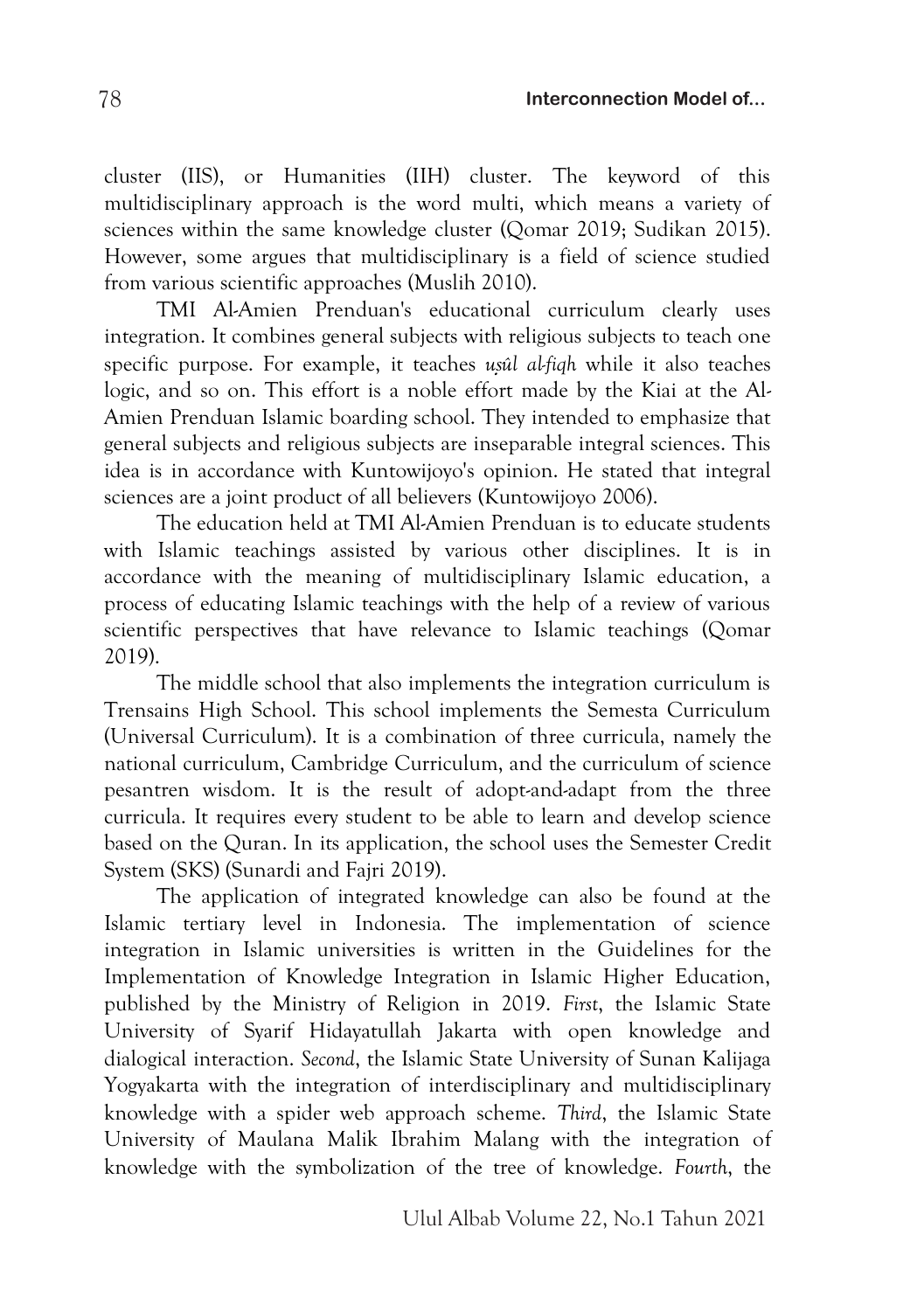Islamic State University of Sunan Gunung Djati Bandung with the integration of knowledge with the symbol of the wheel of knowledge, with the principle that revelation guides knowledge. *Fifth*, the Islamic State University of Alauddin Makassar with the integration of science with the symbol of the house of civilization. *Sixth*, the Islamic State University of Sunan Ampel Surabaya with the integration of knowledge with the symbol of the twin towers connected by a bridge. *Seventh*, Islamic State University of Walisongo Semarang with the integration of science with the symbol of the diamond of science.

The integration carried out by Islamic universities can be categorized into two, mechanical and organic. The mechanical paradigm seems to be followed by the Islamic State University of Syarif Hidayatullah Jakarta, the Islamic State University of Sunan Kalijaga Yogyakarta and the Islamic State University of Sunan Ampel Surabaya. The organic paradigm seems to be followed by the Islamic State University of Maulana Malik Ibrahim Malang and The Islamic University of Darussalam Gontor. The mechanical paradigm views life as consisting of various aspects. Like a machine, all these aspects work and move according to their function. This paradigm views education as the cultivation and development of a set of life values that move and operate according to their respective functions. In this case, religion is one aspect (value) and science is another aspect. One aspect can be consulted with other aspects and may not be consulted. Meanwhile, the organic paradigm views that life is a purposeful systematic arrangement of various parts of the living body. In the context of Islamic education, the organic paradigm views educational activity as a system consisting of components that live and work together in an integrated manner towards a specific goal, namely the realization of a religious life or imbued with religious teachings and values (Darda 2015).

In general, as stated by Kiai Tidjani, knowledge is divided into two categories, perennial and acquired knowledge. Perennial knowledge is knowledge based on divine revelation as stated in the Quran, hadith and everything that is deduced from both of them with an emphasis on Arabic as the key to understanding it. Meanwhile, acquired knowledge is categorized into groups of natural sciences or physical sciences, social sciences and human sciences. This knowledge group is usually summed up in the word wisdom (Djauhari 2008b).

In practice, TMI Al-Amien Prenduan classifies knowledge into two broad categories, namely: *al-kafâ'at al-'âmmah* (basic competence) and *al-*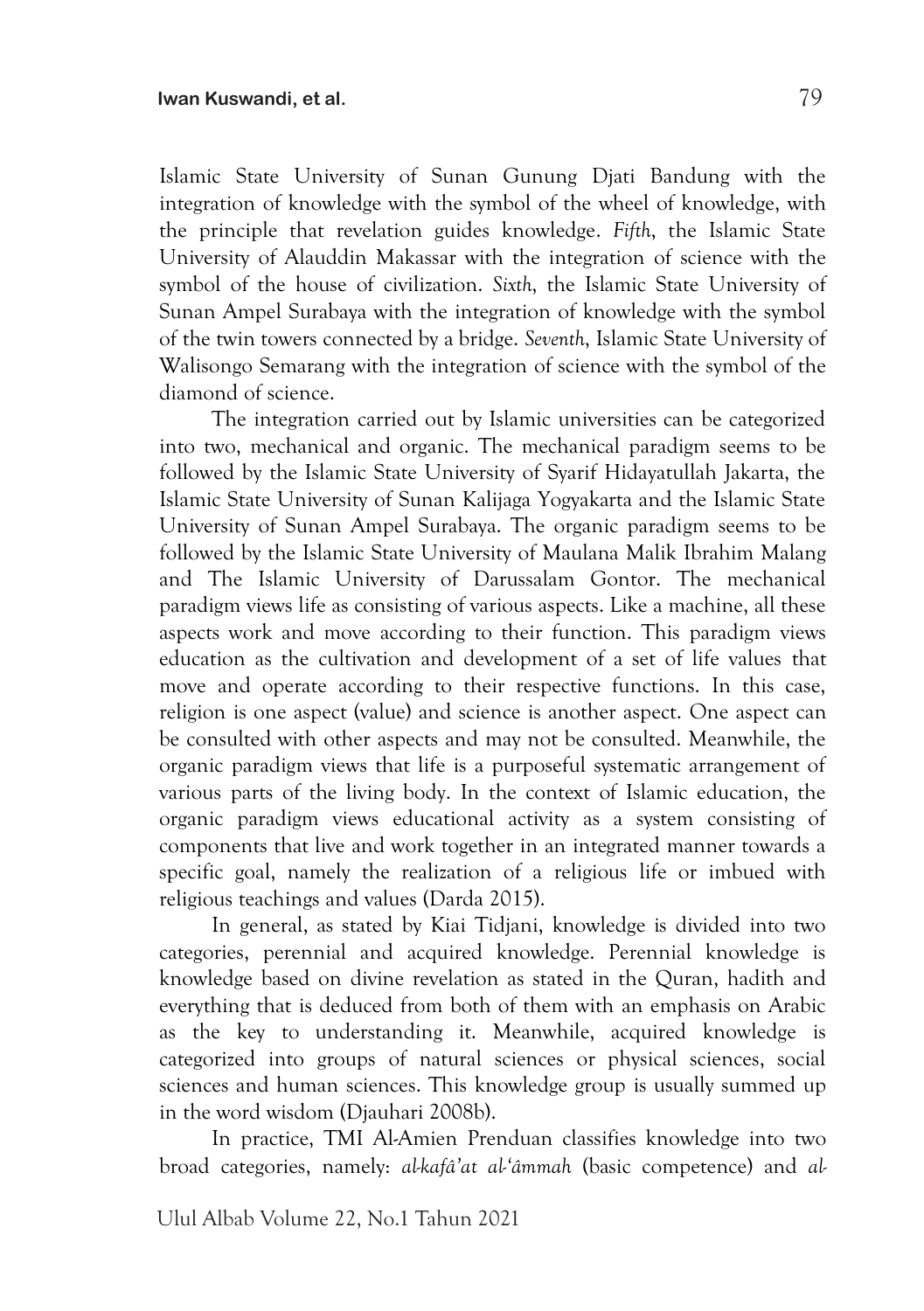*kafâ'at al-ikhtiyâriyah* (elective competence). The Basic Competency Group consists of Islamic Subjects, Arabic Subjects, National Subjects, and Pesantren Subjects. The elective competency group consists of *al-kafâ'at alikhtiyâriyah* (elective subjects), *al-kafâ'at al-khassah* (special subjects), and *alikhtibâr al-shafahî* (oral examination) for Arabic and English (contained in the evaluation results of TMI students).

Apart from the report cards, the classification of knowledge can also be seen in the class divisions at TMI Al-Amien Prenduan. The class classification model is divided based on the talents and interests of each student. Students with linguistic intelligence will be grouped into the *'adabî* (linguistic) class, while children who have logical-mathematical intelligence will be grouped into '*ilmi* (science) class. This is with the aim that students have the opportunity to explore the world, work with their own skills and develop their own abilities. After advancing to grade four (equivalent to grade 10; senior high school), the students will be in the Elective Competency (Kompil) classes. There are four classes, namely Islamic and Arabic Studies (*Dirasah Islamiyah wa Arabiyah* (DIA)) class, Indonesian Language and Literature (BSI) class, Mathematics and Natural Sciences (MIPA) class, and Social Sciences and English (IPSI) class. DIA's class has more Arabic and Islamic subjects than general subjects.

The vision and mission of TMI Al-Amien is to prepare superior and qualified individuals, so that they can become scholars and leaders of the *ummah* (*mundhir al-qawm*) who are *mutafaqqih fî al-dîn* (highly competent in religion) (Kuswandi and Amalih 2015)*.* The superior individual and *khayru ummah* are described in the form of multiple intelligence. Superior individuals are defined as individuals who master the basics of eight superior personal competences, namely: spiritual competences (alkafâ'at al*rûh*}*aniyah*), self-emotional competences (*al-kafâ'at al-ta'thîriyyah al-dhâtiyah*), intellectual competences (*al-kafâ'at al-'aqliyah*), lingual competences (*alkafâ'at al-lughawiyah*), vocational competences (*al-kafâ'at al-hirafiyah*), esthetical competences (*al-kafâ'at fî fann al-jamal*), social competences (*alkafâ'at al-ijtimâ'iyah*) and environmental competences (*al-kafâ'at al-bi'awiyah*) (Kuswandi et al. 2020).

Thus, during studying at the TMI Al-Amien Prenduan pesantren, the students are equipped with knowledge, skills and experience so that they are ready to serve the community, according to their respective fields and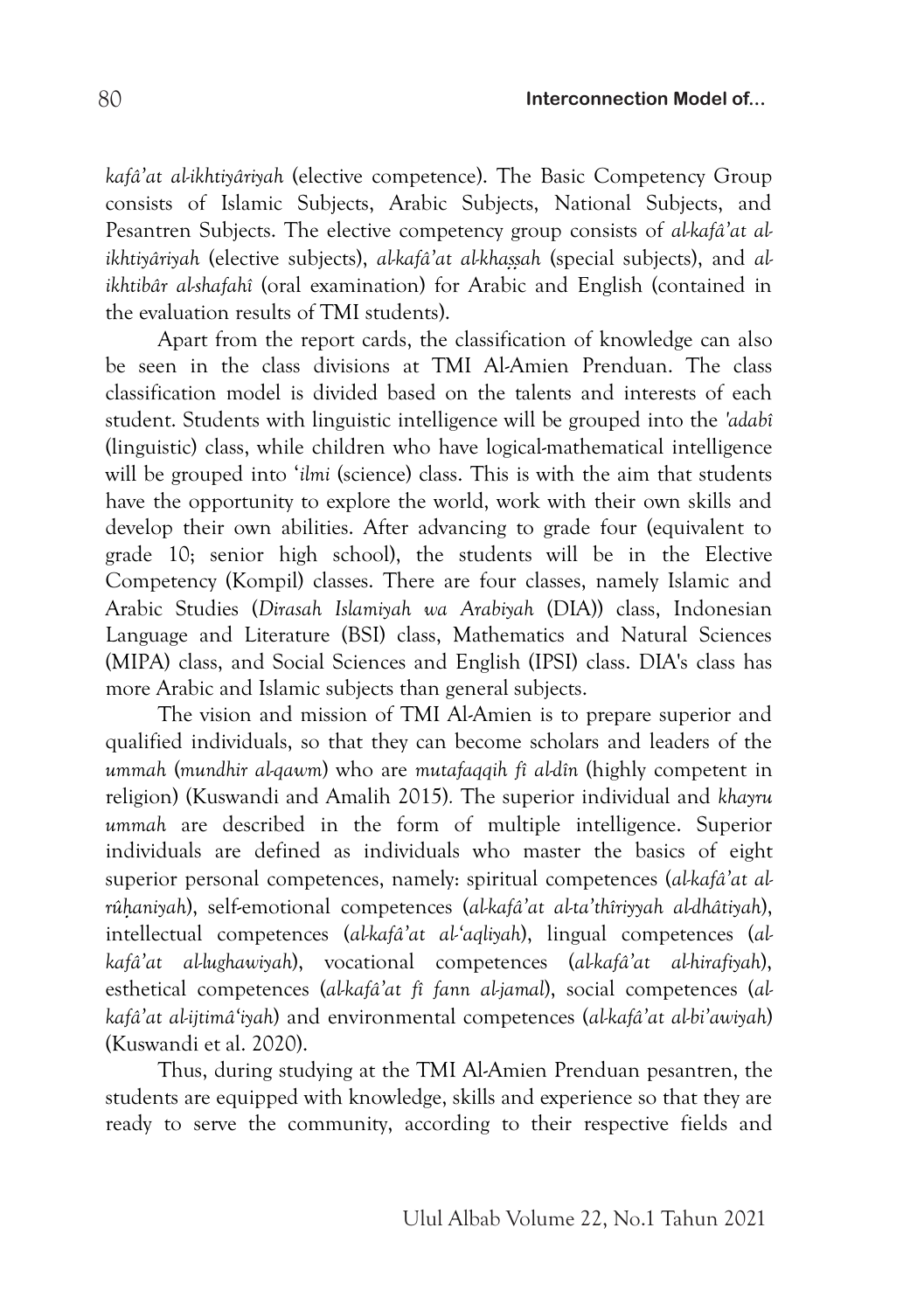professions. For this reason, it teaches all aspects related to these activities to students, both theoretically and practically (Djauhari 2008a).

## **Cherishing research tradition in Pesantren**

For the development of the scientific tradition in the Al-Amien Prenduan pesantren, the caregivers and teachers have provided good examples in real action regarding intellectuality. For example, some of the writings of Kiai Tidjani and Kiai Idris are concrete examples and sufficient capital for the Al-Amien Prenduan Islamic boarding school to develop the scientific tradition of the pesantren in a more productive and transformative direction (Mun'im 2010). Therefore, it is natural that these works become an inspiration for teachers to be active and productive in writing. The productivity can be seen from the works of the teachers which later became handbooks and textbooks for school subjects at the TMI. For example, the handbook of logic by Kiai Jamaluddin Kafie, psychology by Kiai Idris Jauhari, *al-Mulakhas fî 'Ilm Us*}*ûl al-Fiqh* by Kiai Mujammi` Abdul Musyfie, *al-Madkhal Ilâ 'Ilm al-H*{*adîth* by Kiai Fattah Syamsuddin and research methodology for beginners by Kiai Muhtadi Abdul Mun'im.

One of the efforts to revive science in Islamic boarding schools is to traditionalize research among the students. Research culture and climate are deliberately created at TMI Al-Amien Prenduan. Research methodology is formally taught in class in grades 5 and 6. Writing research paper is even a graduation requirement for students (Kuswandi 2013).

The task of writing papers at TMI will be meaningless without other supporting tools. Since grade 5 to grade 6, the students learn research methodology. The subject contains compact research materials for beginners and uses a textbook written by one of the teachers, Kiai Muhtadi Abdul Mun'im. Through this book, students are taught about the basic concepts of research from both the paradigm and the variety of research. The book also describes the research steps from the beginning to the content of the research report (Mun'im 2014).

During their final year, before doing their research paper writing assignments, students are required to attend debriefing research proposal writing. The students referred to the book "Practical Theory of Writing Research Proposals" compiled by a research teacher at the TMI. It is on how to choose the right title, map reference sources, formulate problems and hypotheses, find the state of art, and determine the research methodology (Kuswandi 2018).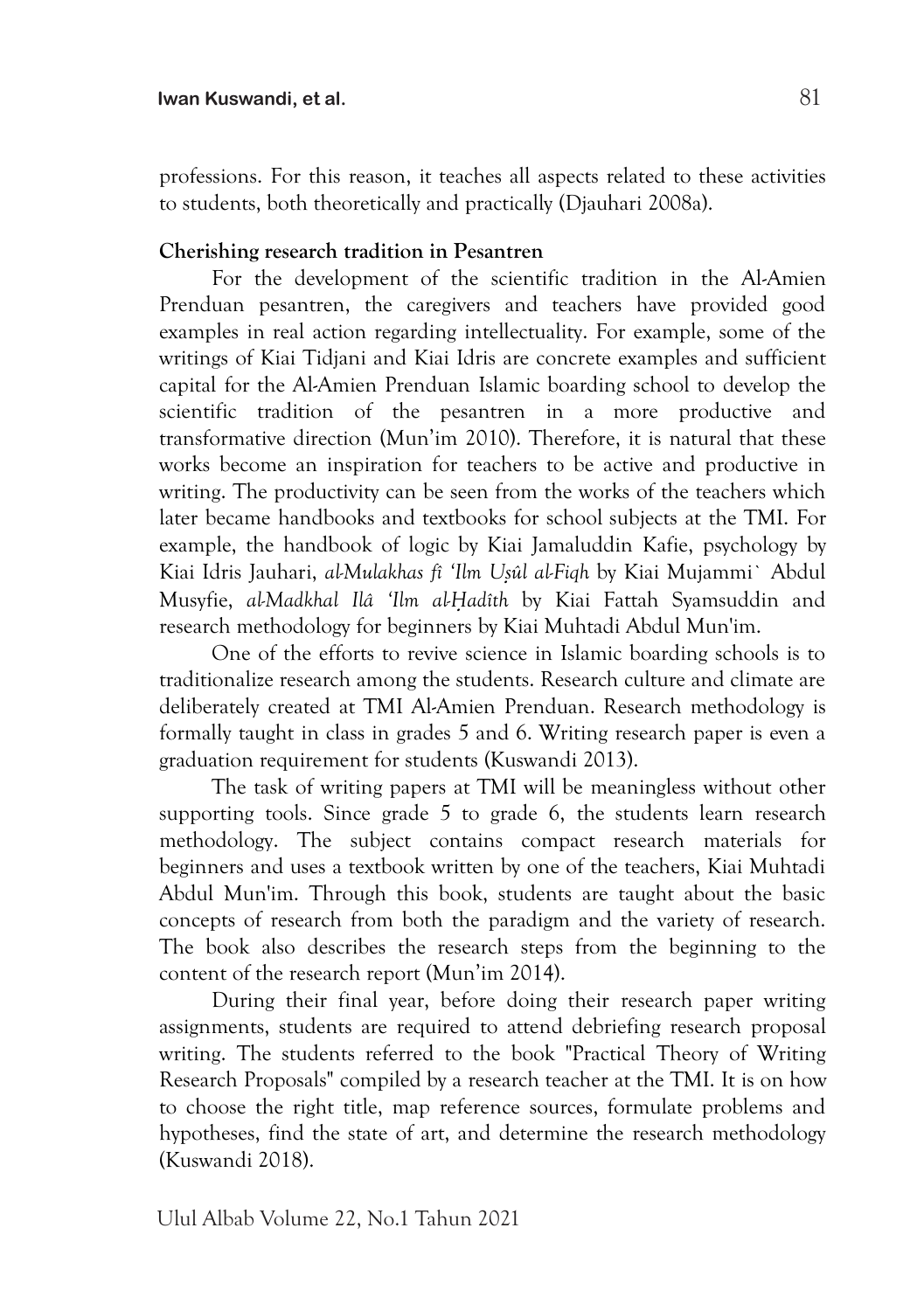Final year students have to undertake many programs, not only paper writing. There are other programs that must be completed by the final year students, summarized as *Program Niha'ie* (final year programs). This series of final year programs often reduces students' motivation to perform optimally in writing the paper. Dense school activities result in low motivation in carrying out scientific investigations (Permana and Fatmawati 2019).

Although the density of the series of final year programs might have a negative impact for scientific paper writing programs, there are several activities in the series that are useful for student's research. One of them is a book review program. As students do not only use references in Bahasa Indonesia, a program called *Fath*} *al-Kutub* also helps students for paper writing. This program develops students' skill in reading Arabic references. Thus, their paper will not only have Indonesian references but also Arabic, even some of the papers have the English ones.

To make the research easier, each student got a supervisor. The supervisors are in charge of providing theoretical and methodological guidance. They are mostly have master (S2) or doctoral (S3) degrees. However, supervisor backgrounds are still dominated by religious studies, such as Quranic exegesis, hadith, Islamic education, da'wa, and Islamic thought. Supervisor backgrounds become an issue for writing paper supervision especially for students who write papers on the topic of Indonesian literature studies (for BSI classes), historical studies and English (for IPSI classes) and natural science studies (for MIPA classes). Unlike the other classes, DIA classes benefit greatly because most of the supervisors are experts in the topic of DIA classes.

The task of writing scientific papers will be a provision for student life when they graduate from The TMI, especially when they enter the world of higher education. The research culture will help them to continue to learn independently. The paper writing program becomes procedural facilitation (external supports) for the product of good writing (Knudson 1989). Kiai Idris said that independent or self-taught learning is the essence of real learning. Students are taught that independent learning is the main key to success (Jauhari, 2012; Jauhari n.d.; Jauhari, n.d.-b). Kiai Idris hopes that TMI alumni will become religious scholars, not just scholars of religion (Jauhari 2001).

The implementation of the scientific paper writing program at TMI Al-Amien Prenduan was supported by the classroom model it applies. The classroom concept at TMI Al-Amien Prenduan refers to *li kulli shay'in*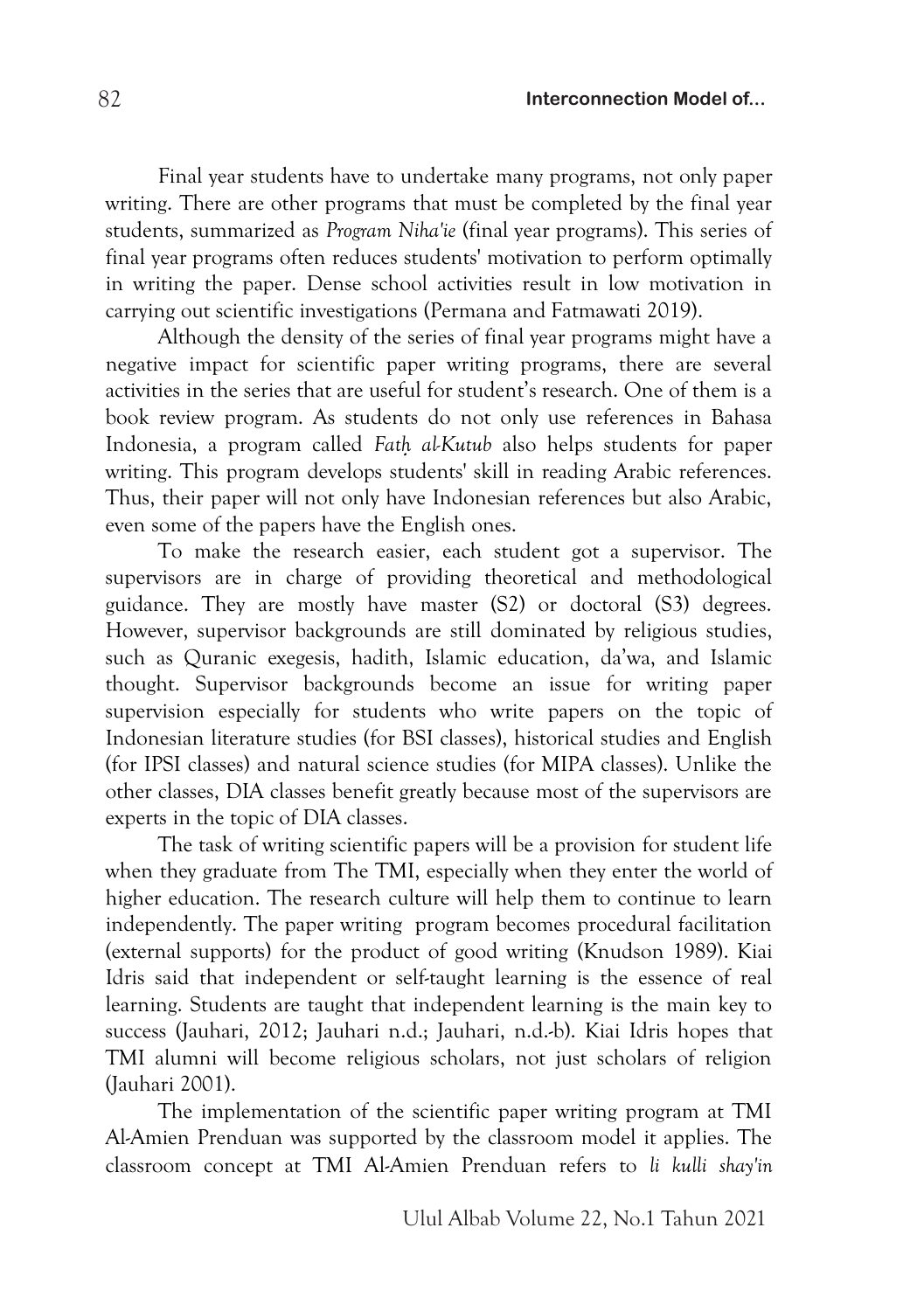*maziyya* (everybody has unique potential). Every child has unique superiority and the same opportunity to become a champion. School does not recognize stupid children as all students are smart. Consequently, teachers must adapt their teaching to meet students' learning styles based on their intelligence, such as linguistic, mathematical-logical, interpersonal, intrapersonal, spatial-visual, musical, natural and bodily-kinesthetic (Syadzili 2010).

The class classification model at TMI Al-Amien Prenduan is based on the talents and interests of each student. The purpose of implementing talent and interest classes is to make students confident. Students are expected to master one field of study, so they are not just fighting for rank. However, all students of any type of class must pay attention to and receive education that contains Islamic value and pesantren values. In this classroom model, a teacher is not only responsible for teaching in the classroom alone, they must also be able to become a mentor and coach of every field of study that they teach. Teachers at TMI are not only transforming knowledge into students' brains, but they also have to provide psychological coaching, in the form of motivation, study guidance and so on (Kuswandi 2015). Therefore, the class mapping in the TMI is a class model of multiple intelligences.

This classroom model helps students in completing paper writing assignments. Students are required to write papers on topics in line with their interest (their class). It is in accordance with the opinion of Suharsimi Arikunto who said that one of the things that must be fulfilled in problem selection is the suitability of the researcher's interest (Arikunto 2006).

However, this paper writing program does not always run smoothly and successfully. One of the problems often encountered by the supervisors is that students often do not understand the philosophy of the research they do. Philosophy was not taught by the TMI. In addition, many students write their papers using a quantitative approach and their statistical abilities are also very weak. Statistics are very important in quantitative research. It is also urgent because the TMI wants to produce prospective educators. An educator will always be involved in assessment and evaluation, especially with regard to student learning outcomes. For this reason, statistics is useful as a tool (Sudijono 2014).

Paper writing at TMI Al-Amien Prenduan is lacking in the use of latest literature. The rules prohibit all students from using the internet within the pesantren. This rule is of course for educational purposes.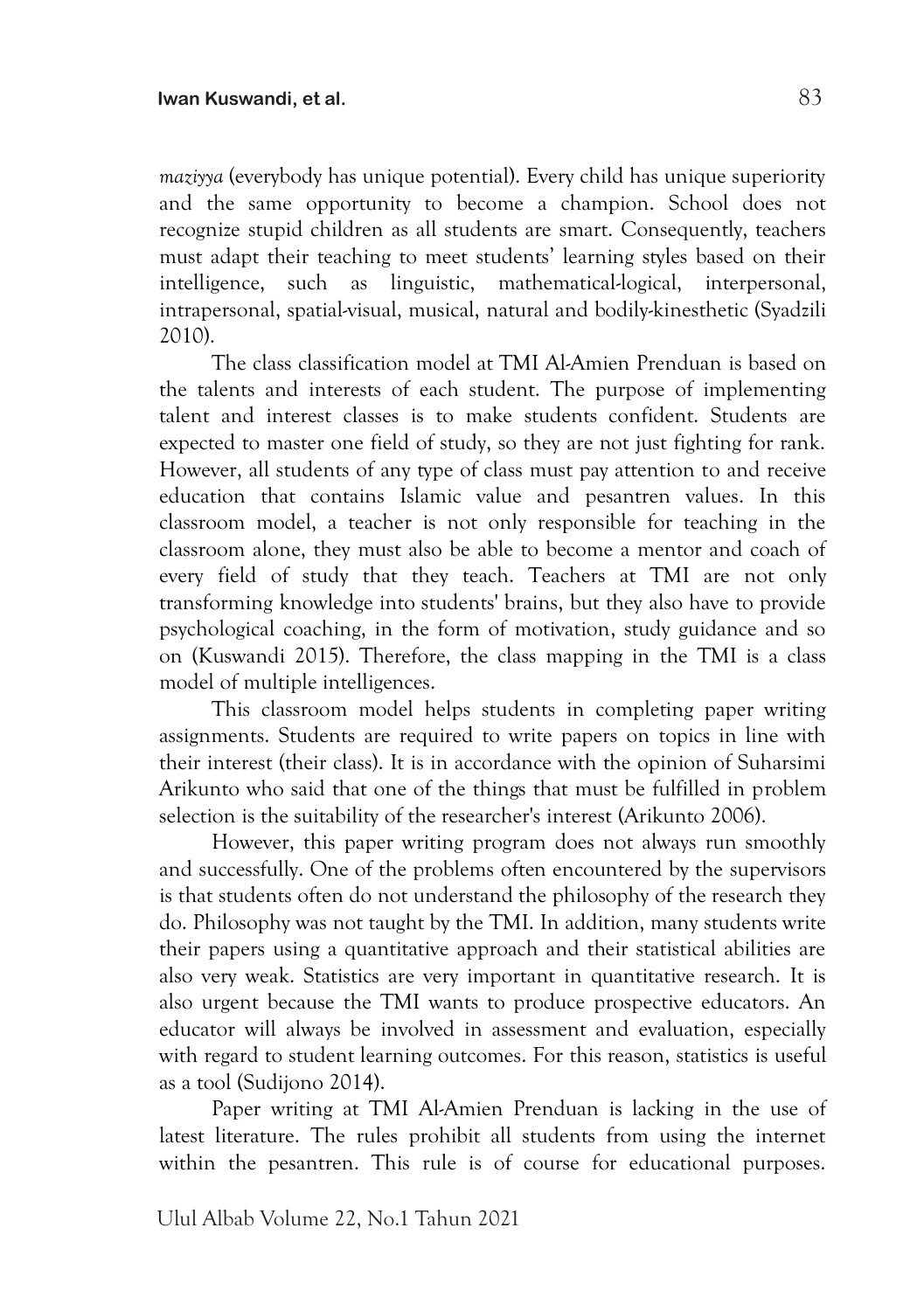However, banning the use of the internet has an adverse impact, especially for paper writing programs. With internet literacy, students will know the development of literature through digital libraries, online journals, and reference search engine as well as scientific articles. Internet skills have a positive impact on academic achievement (Situmorang 2012; Surian and Sciandra 2019; Tiara, Rahardja, and Rosalinda 2016). In addition, the use of internet media can increase the ability to write scientific papers (Yuwono 2009). However, even though the internet is an important and easy-to-use source of information, including for students at schools, it poses the risk of inaccurate information or hoaxes to its users. It requires teaching children the basics of internet safety, teaching them the difference between 'fake news' and 'truth (Buckingham 2020; Setiawan and Ismurjanti 2018).

TMI Al-Amien Prenduan has established a Center for Islamic Studies (Pusdilam) whose role is to provide guidance in the scientific field, especially in the field of research. Pusdilam is expected to have a major role in the educational tradition of the Islamic boarding school (Mun'im 2010). However, up until now, the existence of this Pusdilam has not shown a maximum and optimal contribution to the paper writing program at the TMI. Although the supervisors are supervised by the Pusdilam and not a few of the students who consult the Pusdilam about the problems of their research, it is unfortunate that Pusdilam has never reviewed the quality of writing papers from the final grade students.

The practice of literacy at Madrasah Aliyah Negeri Satu (MANSA) Yogyakarta is manifested in library-based activities, reading and writing classes, Scientific Writing Class (KTI) and Extra Youth Scientific Group (KIR). Not all stages and indicators in the literacy movement have been implemented, but most have. Those include a daily 15-minute reading program recommended by the School Literacy Movement (GLS). At Madrasah Aliyah Negeri Satu (MANSA) Yogyakarta, this activity is carried out with fifteen minutes of reading the Koran. The main characteristic of literacy practice in this school is centered on "from and for research", in accordance with the vision of Madrasah Aliyah Negeri Satu (MANSA) Yogyakarta of being "Madrasah Research". Supporting factors of the movement in the school are literate facilities and environment, adequate library facilities and the support of school residents for library activities. The main inhibiting factor is the load of subjects. The load requires schools to prioritize subject matter. It is closely related to the understanding of literacy practice itself, providing that if literacy is implemented substantially, not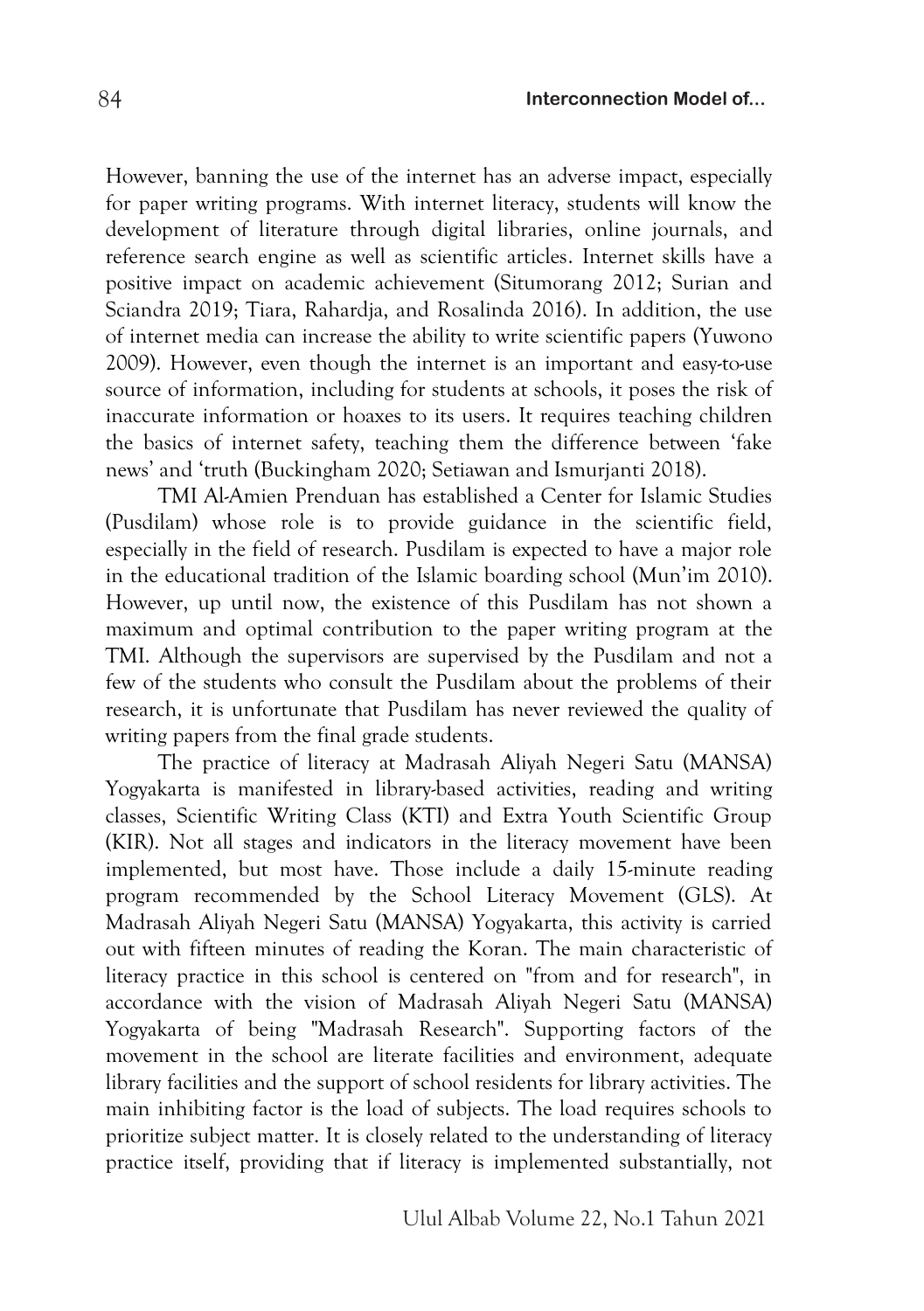only formally, teachers can practice literacy activities in the subjects they teach (Iswanto 2018).

## **Conclusion**

Three conclusions can be drawn from the result and discussion above. First, the educational curriculum at TMI Al-Amien Prenduan uses a multidisciplinary approach, which combines various subject matter, including logic, *us*}*ûl al-fiqh*, *must*}*alah*} *al-h*}*adîth*, psychology, and research lessons. In addition, this TMI also implements the interconnection between moral education, sharpening the critical reasoning of students with lessons and research practices. Cultivation of morals is done through teaching moral books, such as *Ta*'*lîm al-Muta*'*allim* and *Ih*}*yâ' 'Ulûm al-Dîn*. The sharpening of critical reasoning is carried out through such lessons as logic, *us*}*ûl al-fiqh*, and *must*}*alah*} *al-h*}*adîth*. The research mindset is given in the form of research lessons and practice of making scientific papers. In this way, we can see the interconnection between morals, reason and research in the educational curriculum.

Second, to form and cherish scientific tradition among students, TMI Al-Amien Prenduan created a scientific paper writing program. This is a compulsory program for final year students. This program is well implemented due to some supporting factors, yet there are some inhibiting factors that make the quality of the product less than it is expected. The supporting factors are the class classification model, which takes students' talent and interest into account, and other research-related programs such as book review and *fath*} *al-kutub* (classical book research). Both are incredibly relevant and helpful for students in completing their writing, especially in the literature review section. However, students' motivation is sometimes low due to the tight schedule of activities of the final year program. It is not a few of the 6th grade students who did not understand the philosophy of their research. It is due to the absence of philosophy subjects. Student works also show that their data analysis is very shallow. This is believed due to the absence of statistics in the subject list. The prohibition of using the internet is believed to reduce the quality of the paper produced by students. Another inhibiting factor is supervisor backgrounds which do not match with the research problems raised by the students. Third, the existence of the Center for Islamic Studies (Pusdilam) at the Al-Amien Prenduan Islamic boarding school has not contributed much to the paper writing program at TMI Al-Amien Prenduan.

Ulul Albab Volume 22, No.1 Tahun 2021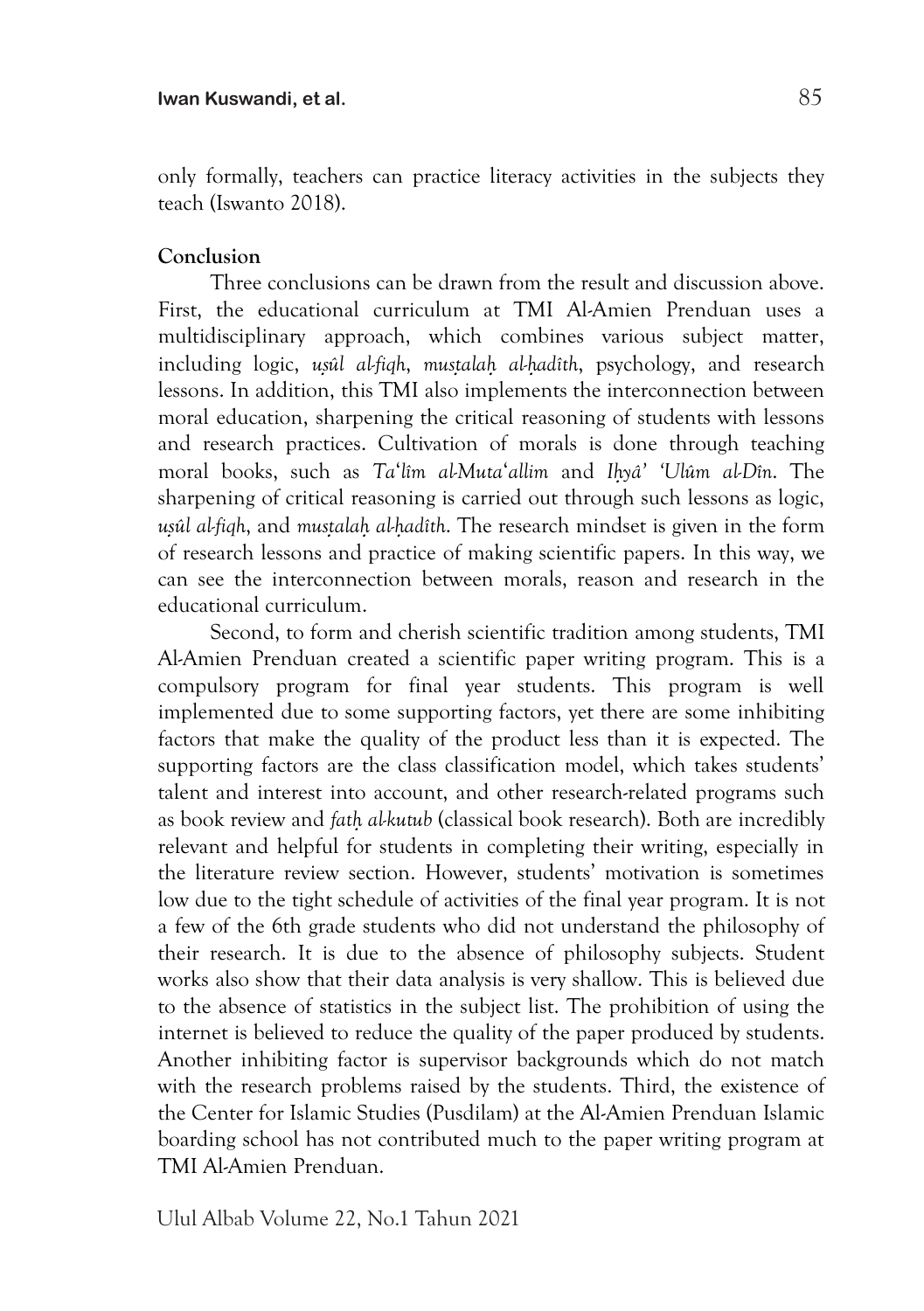# **References**

Ali, Nur. 2019. "Integrative Curriculum of Religion and Science at Special Pesantren for University Studies." *Ulul Albab: Jurnal Studi Islam* 20(1): 95–122.

DOI: https://doi.org/10.18860/ua.v20i1.6353.

- Alim, Muhammad Nur, Mifdaul Umroh, and Khoreunnisa. 2019. "Penguatan Pemikiran Ilmiah Siswa Melalui Kegiatan Ekstrakulikuler Karya Ilmiah Remaja Di SMA Negeri 2 Semarang." In *Seminar Nasional Sains Dan Entrepreneurship VI*, Semarang: Universitas PGRI Semarang.
- Arikunto, Suharsimi. 2006. *Prosedur Penelitian Suatu Pendekatan Praktik*. Jakarta: PT Rineka Cipta.
- Arroisi, Jarman. 2012. "Integrasi Aqidah Syari'ah Dalam Dunia Pendidikan Membaca Potret Pengalaman Pondok Modern Darussalam Gontor." *Jurnal At-Ta'dib* 7(2): 321–38. DOI: http://dx.doi.org/10.21111/at-tadib.v7i2.78.
- Buckingham, David. 2020. "Epilogue: Rethinking Digital Literacy: Media Education in the Age of Digital Capitalism." *Digital Education Review* 37(1): 230–39. DOI: https://doi.org/10.1344/der.2020.37.230-239.
- Bungin, M. Burhan. 2016. *Metodologi Penelitian Kuantitatif Komunikasi, Ekonomi, Dan Kebijakan Publik Serta Ilmu-Ilmu Sosial Lainnya*. Jakarta: Kencana.
- Darda, Abu. 2015. "Integrasi Ilmu Dan Agama: Perkembangan Konseptual Di Indonesia." *Jurnal At-Ta'dib* 10(1): 33–46. DOI: http://dx.doi.org/10.21111/at-tadib.v10i1.323.
- Dewi, P. Herlyn Novita, Sang Ayu P. Sriasih, and I N. Sudiana. 2018. "Pengaruh Kegiatan Ekstrakurikuler Kelompok Ilmiah Remaja Terhadap Keterampilan Menulis Karya Ilmiah Siswa Kelas XI SMA Negeri 1 Sawan." *e-Journal Jurusan Pendidikan Bahasa dan Sastra Indonesia* 7(2).

Djauhari, Mohammad Tidjani. 2008a. *Masa Depan Pesantren Agenda Yang*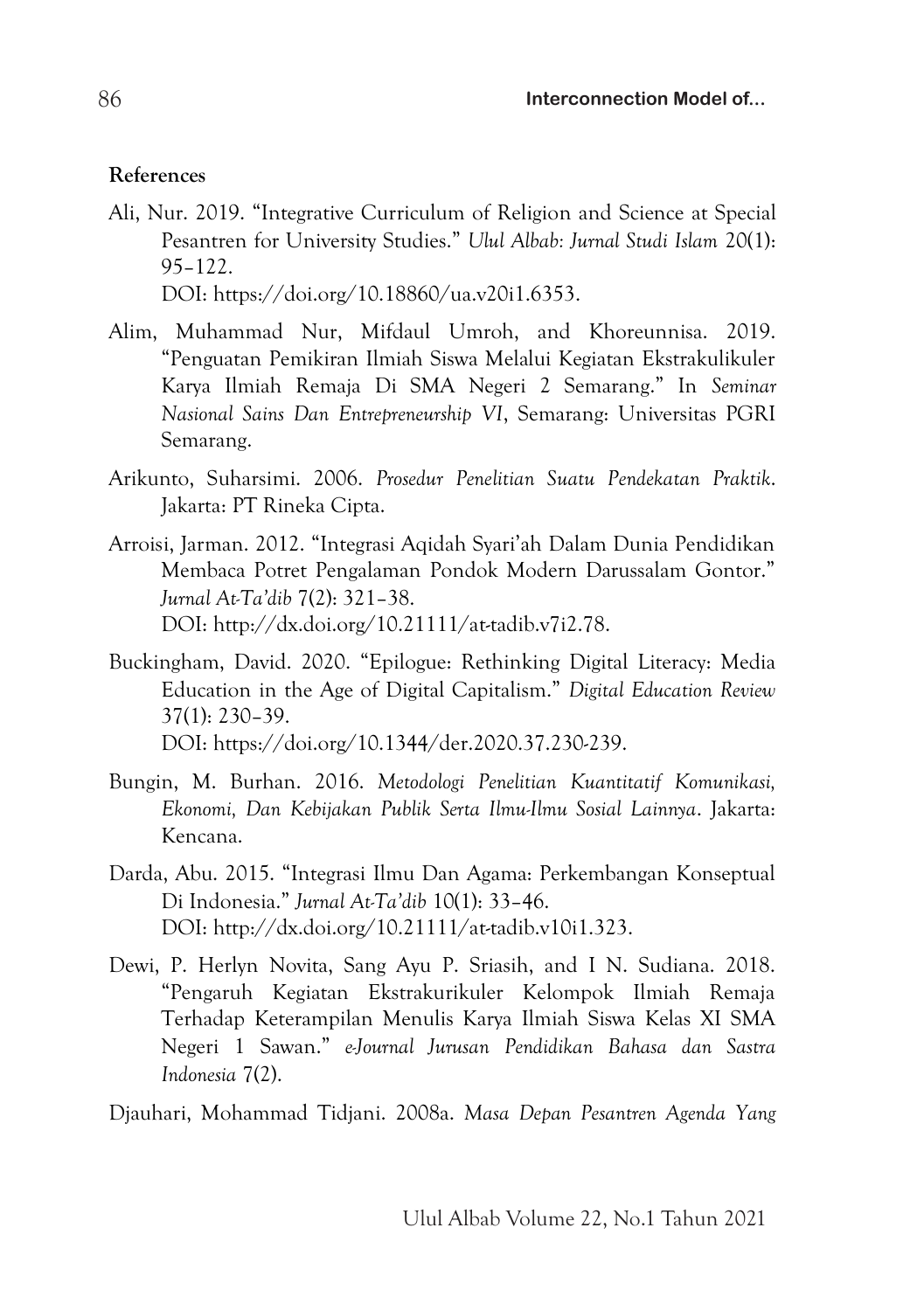*Belum Terselesaikan*. Jakarta: Taj Publishing.

- Djauhari, Mohammad Tidjani. 2008b. *Pendidikan Untuk Kebangkitan Islam*. Jakarta: Taj Publishing.
- Hakim, Abdul, and N Hani Herlina. 2018. "Manajemen Kurikulum Terpadu Di Pondok Pesantren Modern Daarul Huda Banjar." *Jurnal Penelitian Pendidikan Islam* 6(1): 111–32. DOI: https://doi.org/10.36667/jppi.v6i1.157.
- Hidayati, Umul. 2019. "Inovasi Madrasah Melalui Penyelenggaraan Madrasah Riset." *EDUKASI: Jurnal Penelitian Pendidikan Agama dan Keagamaan* 17(3): 238–55. DOI: http://dx.doi.org/10.32729/edukasi.v17i3.636.
- Iswanto, Agus. 2018. "Praktik Literasi Berbasis Madrasah Riset: Pelaksanaan Gerakan Literasi Di MANSA Yogyakarta." *Jurnal "Al-Qalam"* 24(2): 189–201. DOI: http://dx.doi.org/10.31969/alq.v24i2.468.
- Jauhari, Muhammad Idris. 2001. *Kerangka Dan Pedoman Dasar Pelaksanaan Kurikulum Sistem Muallimien*. Sumenep: Mutiapress.
- Jauhari, Muhammad Idris. 2010. *Ilmu Jiwa Umum Dengan Konfirmasi Islami*. Sumenep: Mutiapress.
- Jauhari, Muhammad Idris. 2012. *Pembudayaan Hidup Yang Islami, Tarbawi, Ma'hadi Proses Menuju Hidup Bermakna*. Sumenep: Mutiapress.
- Jauhari, Muhammad Idris. *Hakekat Pesantren & Kunci Sukses Belajar Di Dalamnya*. Sumenep: Mutiapress.
- Jauhari, Muhammad Idris. *Suasana Kehidupan Di Pondok Pesantren Al-Amien Prenduan*. Sumenep: Mutiapress.
- Kafie, Jamaluddin. 1986. *Ilmu Logika*. Sumenep: TMI Press.
- Kholili, Usroful. 2021. "Challenges for Pesantren in the Revolution Era of Society 5.0." *AMCA Journal Of Religion & Society* 1(1): 8–12. DOI: https://doi.org/DOI 10.51773/ajrs.v1i1.33.
- Kinchelo, Joe L. 2014. *Guru Sebagai Peneliti Pemberdayaan Mutu Guru Dengan Metode Panduan Penelitian Kualitatif*. Yogyakarta: IRCiSoD.
- Knudson, Ruth E. 1989. "Effects of Instructional Strategies on Children's
- Ulul Albab Volume 22, No.1 Tahun 2021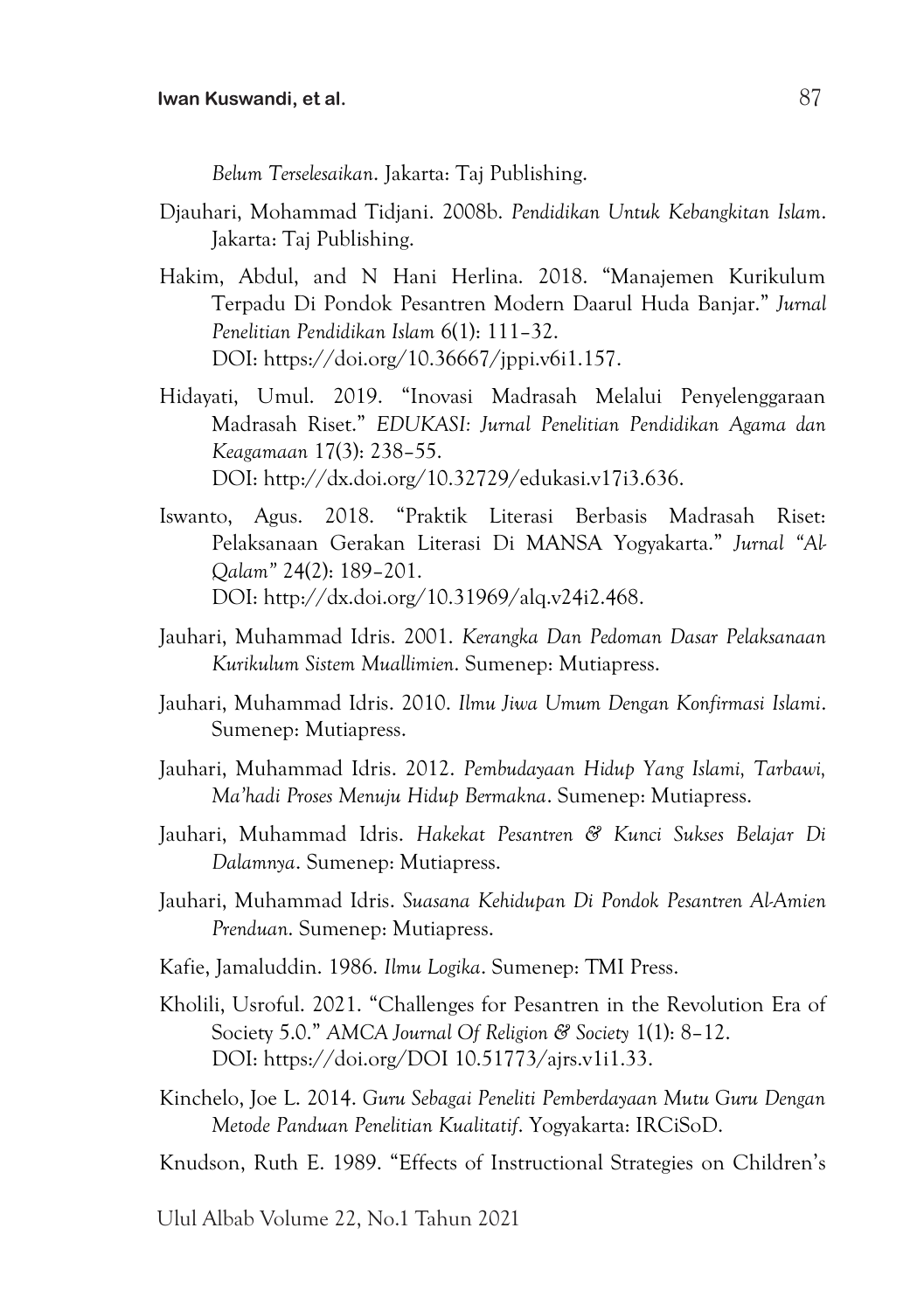Informational-Writing." *The Journal of Educational Research* 83(2): 91– 96.

DOI: https://doi.org/10.1080/00220671.1989.10885936.

Kuntowijoyo. 2006. *Islam Sebagai Ilmu*. Yogyakarta: Tiara Wacana.

- Kuswandi, Iwan. 2013. "Membudayakan Penelitian Di Kalangan Santri." *Warta Singkat Pondok Pesantren Al-Amien Prenduan*.
- Kuswandi, Iwan. 2015. "Kelas Bakat Model Pesantren: Studi Di Pondok Pesantren TMI Al-Amien Prenduan." In *Prosiding International Seminar on Special Education for Southeast Asia Region 5 Series*, Surabaya: UNESA Surabaya.
- Kuswandi, Iwan. 2018. *Teori Praktis Menyusun Proposal Penelitian*. Yogyakarta: Lintas Nalar.
- Kuswandi, Iwan. 2020. "Kelas Multiple Intelligences Pesantren Modern Di Madura." *Jurnal Inovasi Penelitian* 1(6): 1195–1204. DOI: https://doi.org/10.47492/jip.v1i6.220.
- Kuswandi, Iwan, and Ihwan Amalih. 2015. *Sang Konseptor Pesantren: KH. Muhammad Idris Jauhari*. Yogyakarta: Ladang Kata.
- Marchioro, Gary, Maria M. Ryan, and Tim Perkins. 2014. "Implementing an Interdisciplinary Student Centric Approach to Work-Integrated Learning." *Asia-Pacific Journal of Cooperative Education* 15(4): 359–68.
- Martínez-Borreguero, Guadalupe et al. 2015. "Using Concept Maps to Create Reasoning Models to Teach Thinking: An Application for Solving Kinematics Problems." *Knowledge Management & E-Learning* 7(1): 162–78.

DOI: https://doi.org/10.34105/j.kmel.2015.07.011.

- Mazhar, Shumaila, and Shahzadi Pakeeza. 2020. "Insights into the Deepest Recesses of Human Mind: A Comparative Analysis of Ghazalian Aq'l and Freudian Ego." *Journal of Islamic Thought and Civilization (JITC)* 10(1): 157–69. DOI: https://doi.org/10.32350/jitc.101.08.
- Mun'im, Muhtadi Abdul. 2010. "Pengembangan Tradisi Keilmuan Pesantren." *Warta Singkat Pondok Pesantren Al-Amien Prenduan*.
- Mun'im, Muhtadi Abdul. 2014. *Metodologi Penelitian Untuk Pemula*.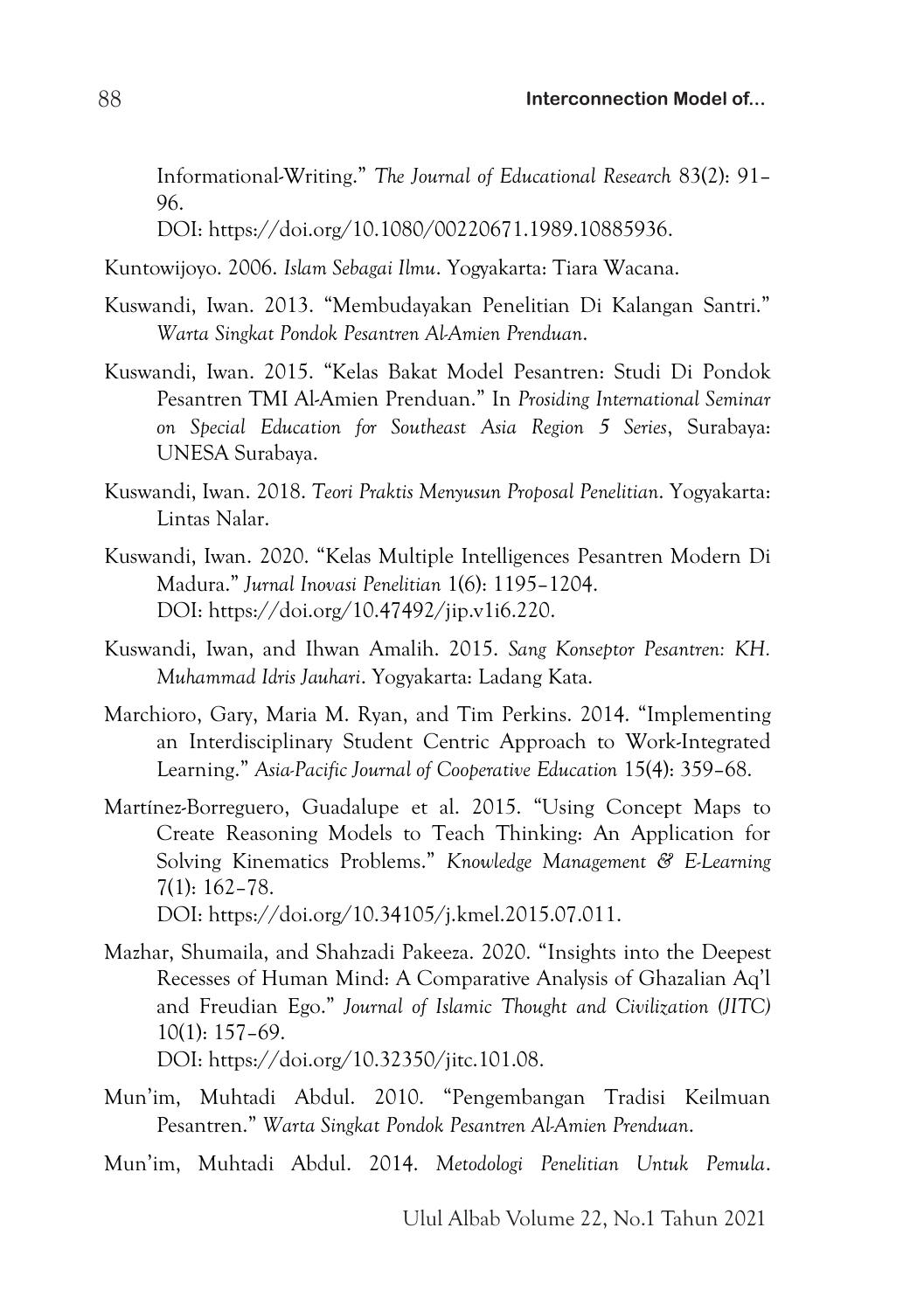Sumenep: Pusdilam.

Muqoyyidin, Andik Wahyun. 2014. "Kitab Kuning Dan Tradisi Riset Pesantren Di Nusantara." *Ibda' Jurnal Kebudayaan Islam* 12(2): 119– 36. DOI: https://doi.org/10.24090/ibda.v12i2.441.

Muslih, Mohammad. 2010. *Filsafat Ilmu*. Yogyakarta: Belukar.

- Nasution, Hasan Bakti. 2020. "Hubungan Ilmu Manthiq (Logika) Dengan Ushul Fiqh (Telaah Konsep Al-Qiyas)." *Aqlania: Jurnal Filsafat dan Teologi Islam* 11(1): 91–117. DOI: http://dx.doi.org/10.32678/aqlania.v11i1.2693.
- Permana, Tutut Indria, and Diani Fatmawati. 2019. "Pendampingan Penulisan Karya Ilmiah Remaja Untuk Meningkatkan Kreativitas Dan Literasi." *International Journal of Community Service Learning.* 3(3): 101– 8. DOI: http://dx.doi.org/10.23887/ijcsl.v3i3.20867.
- Peursen, C.A van. 1980. *Orientasi Di Alam Filsafat*. Jakarta: Gramedia.
- Prastowo, Agung Ilham, Arham Junaidi Firman, Tri Mulyanto, and Rz. Ricky Satria Wiranata. 2020. "The Independent Learning Curriculum Concept Of Imam Zarkasyi's Perspective In Pesantren For Facing The Era of Society 5.0." In *The 4th ICLIQE*, Surakarta.
- Qomar, Mujamil. 2019. "Filsafat Pendidikan Islam Multidisipliner." In *Prosiding Seminar Nasional Fakultas Agama Islam Universitas Muhammadiyah Purwokerto*, Purwokerto: Fakultas Agama Islam Universitas Muhammadiyah Purwokerto.
- Samsudin, Mohamad Aso. 2019. "Revitalisasi Integrasi Nalar Bayani, 'irfani Dan Burhani Dalam Pengembangan Pendidikan Pesantren." *JPII* 3(2): 201–6.

DOI: https://doi.org/10.35316/jpii.v3i2.139.

- Samsudin, Umar. 2019. "Paradigma Pendidikan Kritis Di Pesantren." *Tarbawi* 2(2): 98–111.
- Setiawan, Ezra Putranda, and Ismurjanti Ismurjanti. 2018. "Penggunaan Internet Sebagai Sumber Informasi Dalam Penyusunan Karya Ilmiah Siswa SMA Negeri 8 Yogyakarta." *Jurnal Kajian Informasi dan*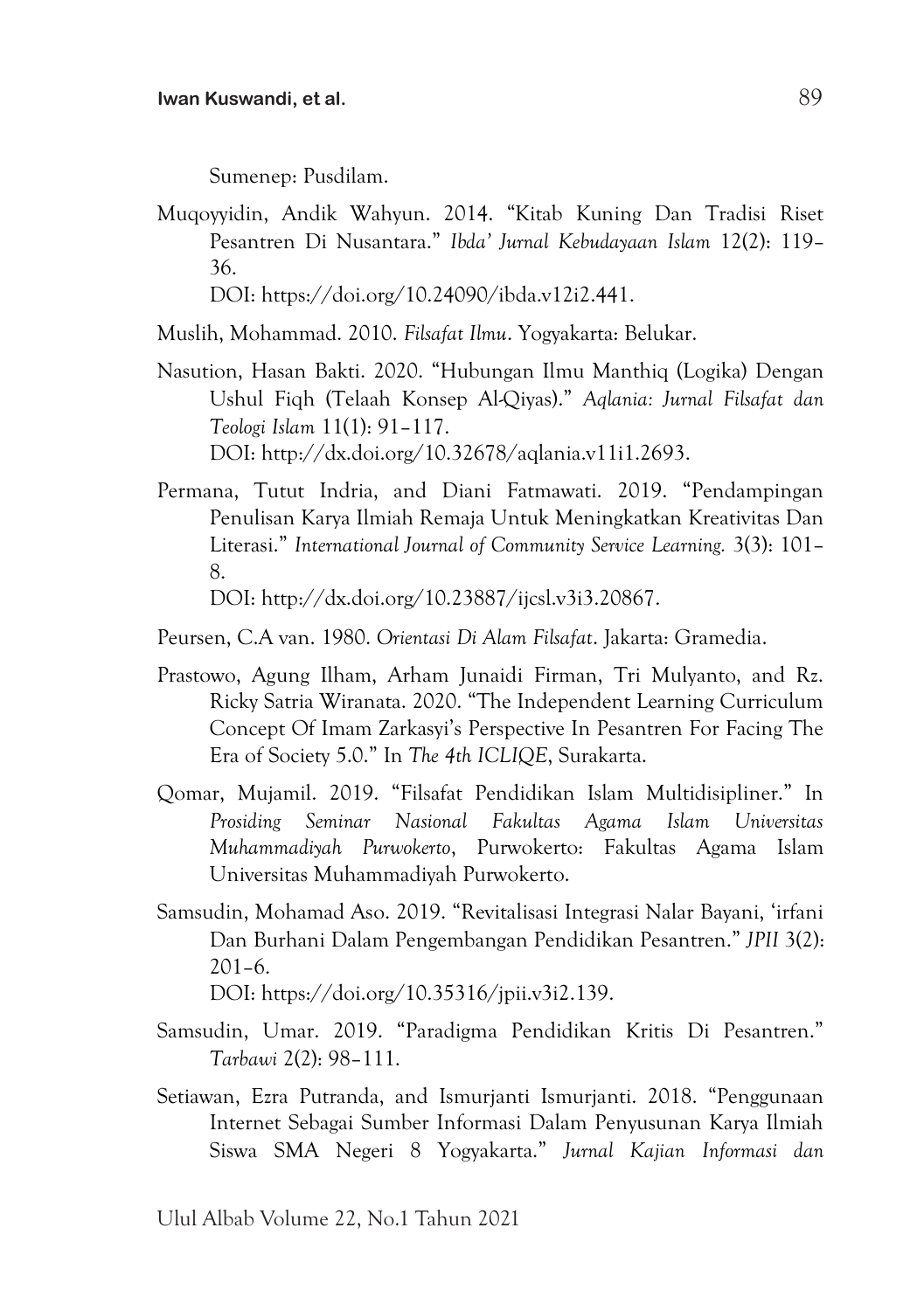*Perpustakaan* 6(2): 169–82. DOI: https://doi.org/10.24198/jkip.v6i2.18590.

- Situmorang, James R. 2012. "Pemanfaatan Internet Sebagai New Media Dalam Bidang Politik, Bisnis, Pendidikan Dan Sosial Budaya." *Jurnal Administrasi Bisnis (JAB)* 8(1): 73–87. DOI: https://doi.org/10.26593/jab.v8i1.418.%25p.
- Soleh, A Khudori. 2008. "Pemikiran Psikologis Al-Farabi (Renungan Awal Menuju Psikologi Islam)." *Psikoislamika Jurnal Psikologi dan Psikologi Islam* 5(2): 154–66. DOI: https://doi.org/10.18860/psi.v0i0.349.
- Soleh, A Khudori. 2009. "Epsitemologi Bayani." *Ulul Albab: Jurnal Studi Islam* 10(2): 137–85. DOI: https://doi.org/10.18860/ua.v10i2.6058.
- Sudijono, Anas. 2014. *Pengantar Statistik Pendidikan*. Jakarta: Rajawali Press.
- Sudikan, Setya Yuwana. 2015. "Pendekatan Interdisipliner, Multidisipliner, Dan Transdisipliner Dalam Studi Sastra." *Paramasastra* 2(1). DOI: http://dx.doi.org/10.26740/parama.v2n1.p%25p.
- Sunardi, and Wildanul Fajri. 2019. "Aktualisasi Kurikulum Terintegrasi Di SMA Trensains Tebuireng Jombang." *TA'LIM : Jurnal Studi Pendidikan Islam* 2(1): 45–68.
- Surian, Alessio, and Andrea Sciandra. 2019. "Digital Divide: Addressing Internet Skills. Educational Implications in the Validation of a Scale." *Research in Learning Technology* 27(1): 1–12. DOI: http://dx.doi.org/10.25304/rlt.v27.2155.
- Suriasumantri, Jujun S. 2005. *Filsafat Ilmu: Sebuah Pengantar Populer*. Jakarta: Sinar Harapan.
- Syadzili, Tijani. 2010. "Likulli Syai'in Maziyyah Upaya Penerapan Konsep Multiple Intelligence (MI) Di TMI." *Warta Singkat Pondok Pesantren Al-Amien Prenduan*.
- Tabrani. 2014. "Islamic Studies Dalam Pendekatan Multidisipliner (Suatu Kajian Gradual Menuju Paradigma Global)." *Jurnal Ilmiah Peuradeun (JIP)* 2(2): 211–34. DOI: https://doi.org/10.26811/peuradeun.v2i2.32.